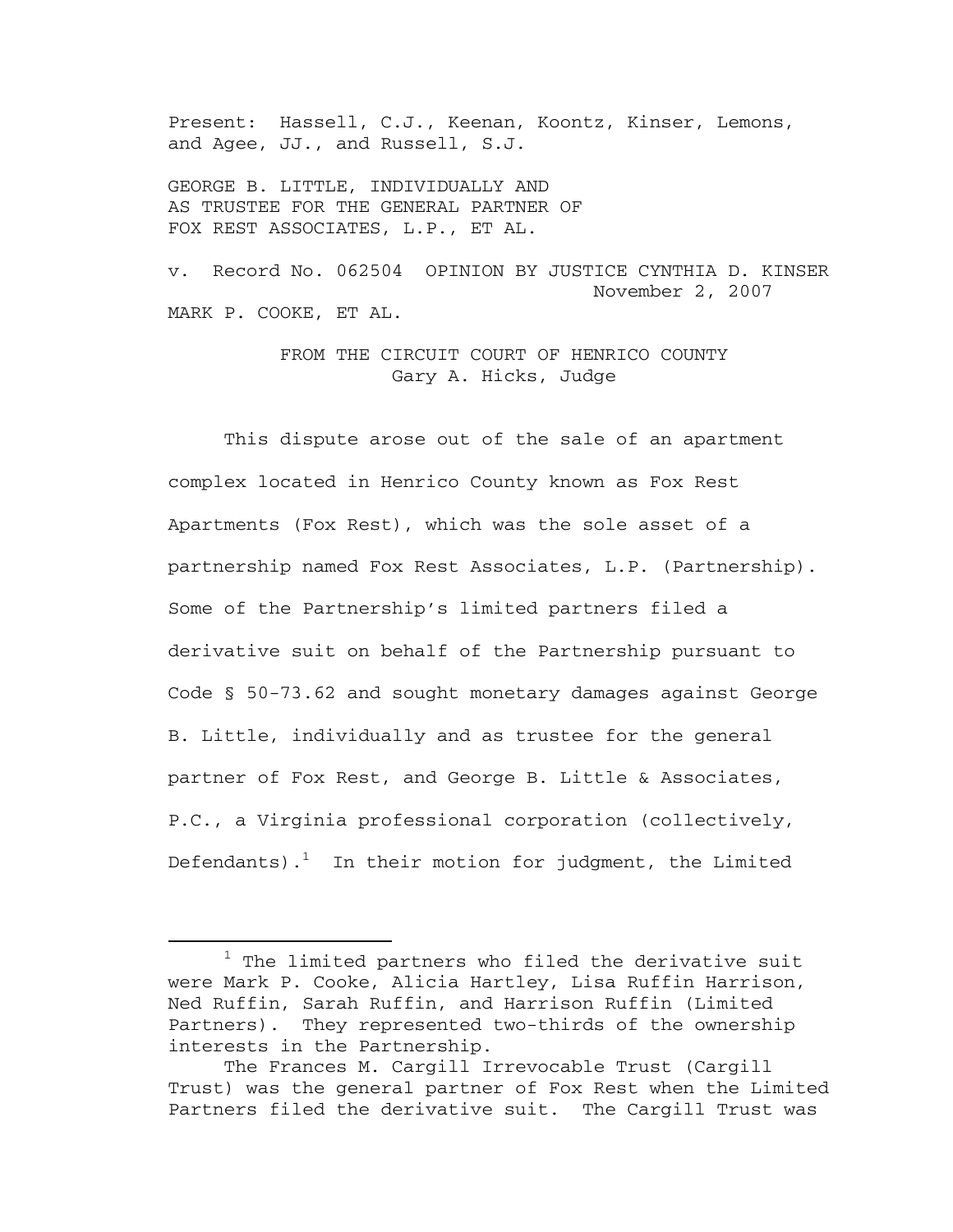Partners asserted, among other things, counts for breach of fiduciary duty and legal malpractice.

After a bench trial, the circuit court held that Little breached not only the standard of care applicable to attorneys in his role as the attorney for the Partnership but also his fiduciary duties while performing the tasks and responsibilities of the Partnership's general partner. The circuit court awarded damages to the Partnership against the Defendants, jointly and severally, in the total amount of \$3,161,258.32, plus prejudgment interest. The majority of the damages comprised what the circuit court referred to as "tax damages." The circuit court also awarded attorneys' fees and costs to the Limited Partners individually, in addition to the other damages.

 We awarded the Defendants this appeal on five assignments of error. $^2$  In the first assignment of error, the Defendants challenge the award of "tax damages" on four separate grounds: (a) the Partnership's general partner did not have the authority or duty to make a tax-free exchange

subsequently added as a party defendant pursuant to an order of the circuit court.

i

 $^2$  The Defendants do not challenge several of the circuit court's holdings. Notably, they do not assign error to the circuit court's conclusion that Little committed legal malpractice and breached his fiduciary duties. They also do not contest some of the categories of damages awarded by the circuit court.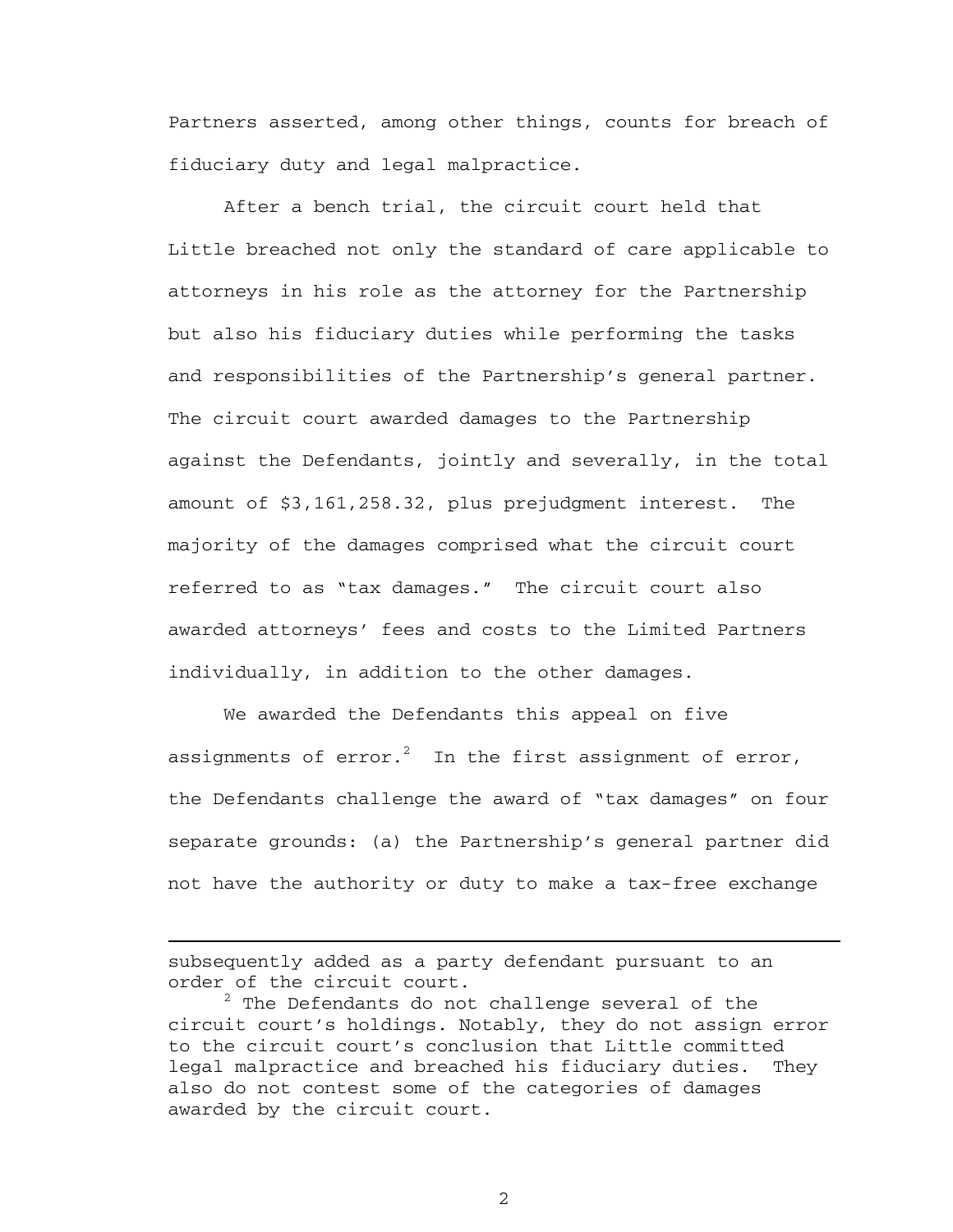when selling Fox Rest; (b) "tax damages" are not damages to the Partnership and thus are not recoverable in a derivative action; (c) the Limited Partners did not establish that Little's conduct proximately caused their damages; and (d) the Limited Partners failed to mitigate their damages. In the four remaining assignments of error, the Defendants contest: (1) the circuit court's award of \$400,000 for "wrongfully retained funds" from the sale of Fox Rest; (2) the award of \$17,951.32 for over-charges in Little's legal bills to the Partnership; (3) the award of punitive damages in the amount of \$175,000; and (4) the award of attorneys' fees to the Limited Partners in addition to the other damages awarded rather than an award of attorneys' fees from the "common fund" recovered for the Partnership.

We also awarded an appeal on the Limited Partners' two assignments of cross-error. The Limited Partners assert that the circuit court erred either by refusing to award an additional \$2,050,000 in damages against the Defendants or by failing to award at least a sum representing "the difference between the appraised market value [of Fox Rest] and sale price on the date of sale."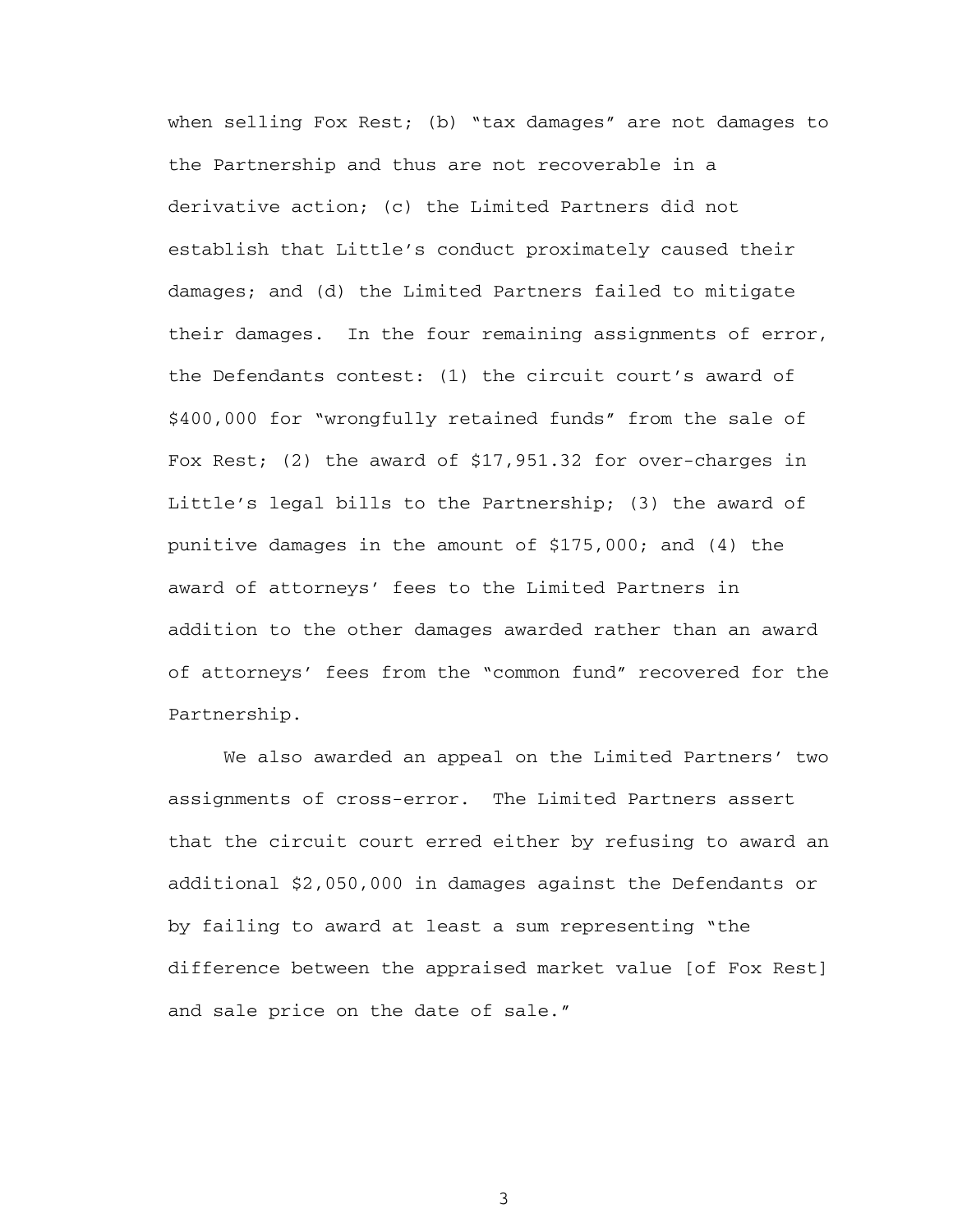For the reasons explained hereinafter, we will affirm in part and reverse in part the judgment of the circuit court.

# I. RELEVANT PROCEEDINGS AND FACTS<sup>3</sup>

In accordance with established principles of appellate review, we state the facts in the light most favorable to the Limited Partners, the prevailing party in the trial court. Nusbaum v. Berlin, 273 Va. 385, 407, 641 S.E.2d 494, 506 (2007). We also accord the Limited Partners "the benefit of all reasonable inferences fairly deducible from the evidence." Id. (citing Viney v. Commonwealth, 269 Va. 296, 299, 609 S.E.2d 26, 28 (2005)); see also Xspedius Mgmt. Co. of Va., L.L.C. v. Stephan, 269 Va. 421, 425, 611 S.E.2d 385, 387 (2005). Since the circuit court heard the evidence ore tenus, its factual findings are entitled to the same weight as a jury verdict. W.S. Carnes, Inc. v. Board of Supervisors, 252 Va. 377, 385, 478 S.E.2d 295, 301 (1996) (citing RF&P Corp. v. Little, 247 Va. 309, 319, 440 S.E.2d 908, 915 (1994)). We are bound by those factual findings unless they are plainly wrong or without evidence

 $\overline{\phantom{a}}$  3  $3$  We will recite only those facts that are relevant to the issues before us in this appeal. We also will summarize additional facts as we address particular assignments of error and the assignments of cross-error.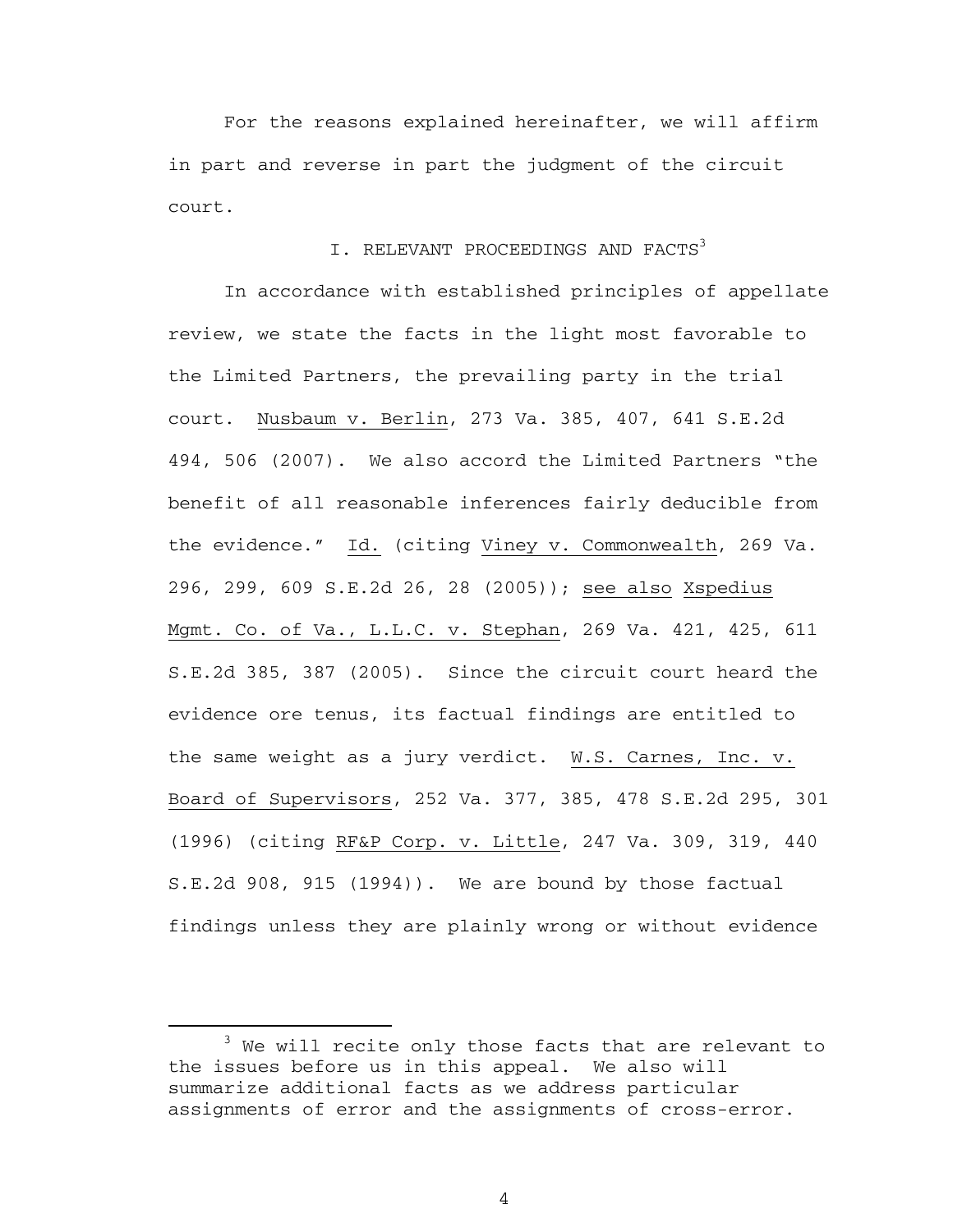to support them. Code § 8.01-680; Ravenwood Towers, Inc. v. Woodyard, 244 Va. 51, 57, 419 S.E.2d 627, 630 (1992).

As set forth in the "AGREEMENT OF LIMITED PARTNERSHIP OF FOX REST ASSOCIATES" (Partnership Agreement), the Partnership was formed in 1981 "solely for the purpose of acquiring" Fox Rest and "investing in, holding, maintaining, operating, improving, leasing, selling and otherwise using such property." At all times relevant to this litigation, the Cargill Trust served as the Partnership's sole general partner, and Little was the trustee of the Cargill Trust.<sup>4</sup> Little and his professional corporation provided legal services to the Partnership.

According to the Partnership Agreement, the general partner had "full authority and responsibility to manage, direct and control all of the affairs and business of the Partnership." Among the powers granted to the general

 $\overline{4}$  $4$  At the time the Partnership was formed, the general partner was the E. Eugene Cooke Trust (Cooke Trust), with Little serving as its trustee. Because of a dispute concerning the Cooke Trust, Little eventually resigned as its trustee. In 1991, Little substituted the Cargill Trust in the place of the Cooke Trust as the Partnership's general partner. Thus, Little continued in his role as trustee for the trust serving as the Partnership's general partner. Although Little was not technically the Partnership's general partner, he explained that, from the time the Partnership was formed, it was understood by the Cooke Trust and later by the Cargill Trust that Little would control and operate the Partnership.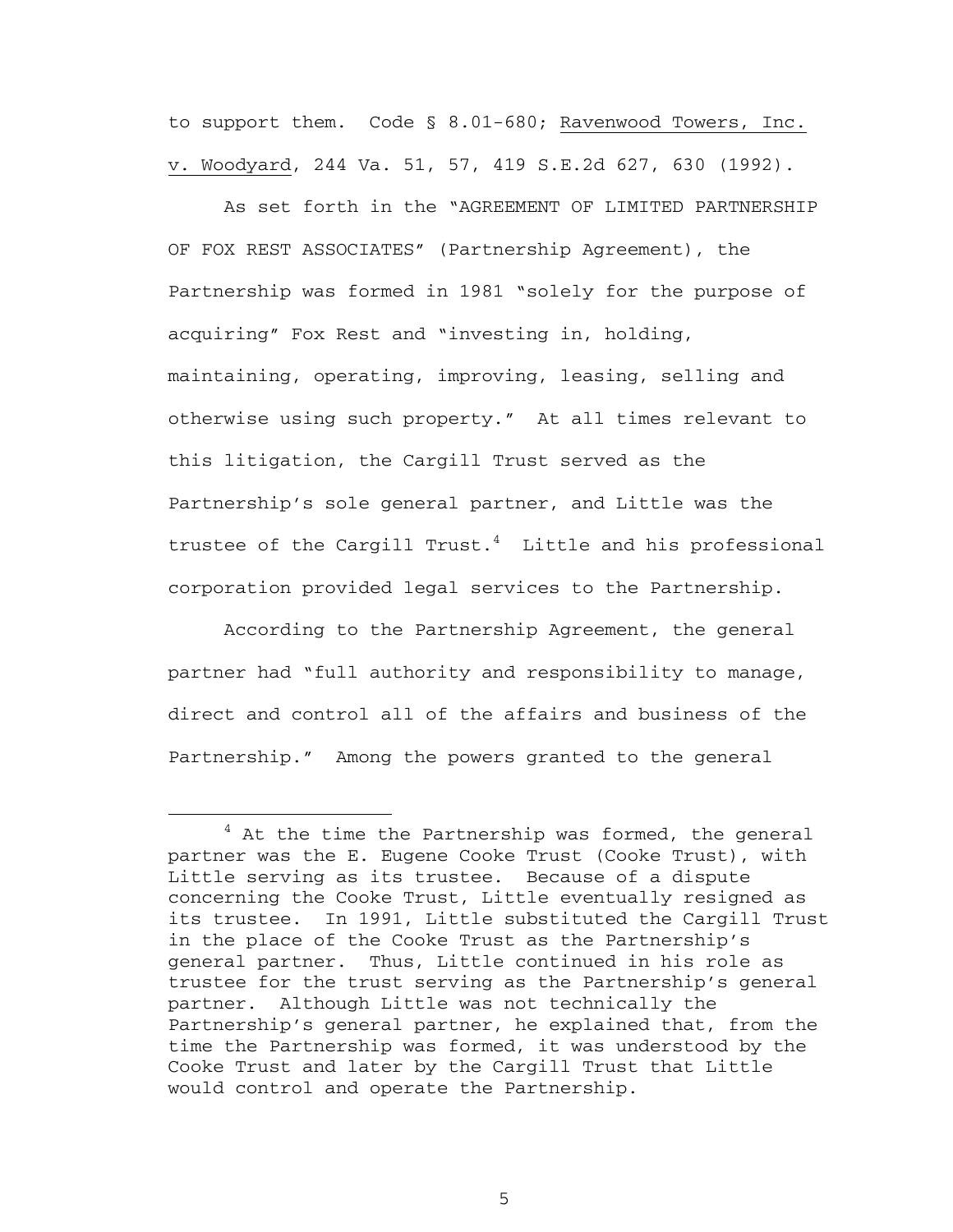partner was the authority to "dispose of any properties or assets of the Partnership including . . . Fox Rest." The Partnership Agreement directed that the Partnership be dissolved when, among other things, the general partner was removed or substantially all the Partnership's property was sold.

Little admitted that the Partnership Agreement, which he drafted, allowed him to hire himself "for whatever [he] wanted to do." The circuit court concluded that Little, "[a]cting for the [g]eneral [p]artner, . . . hired himself to perform virtually every duty of the [g]eneral [p]artner, and billed the Partnership accordingly at his hourly rates."<sup>5</sup> The court further concluded that Little, "[a]cting under duties he thus delegated to himself from the [g]eneral [p]artner, . . . hired himself and his law firm to provide legal services and advice to himself as the acting [g]eneral [p]artner."<sup>6</sup>

In the first half of 2002, Little received two separate offers to purchase Fox Rest, but he declined both offers. Later in the year, however, Little changed his

 $\frac{1}{5}$  $5$  Pursuant to the terms of the Partnership Agreement, the general partner itself did not receive compensation for services rendered to the Partnership.

 $^6$  The Defendants do not challenge these findings on appeal.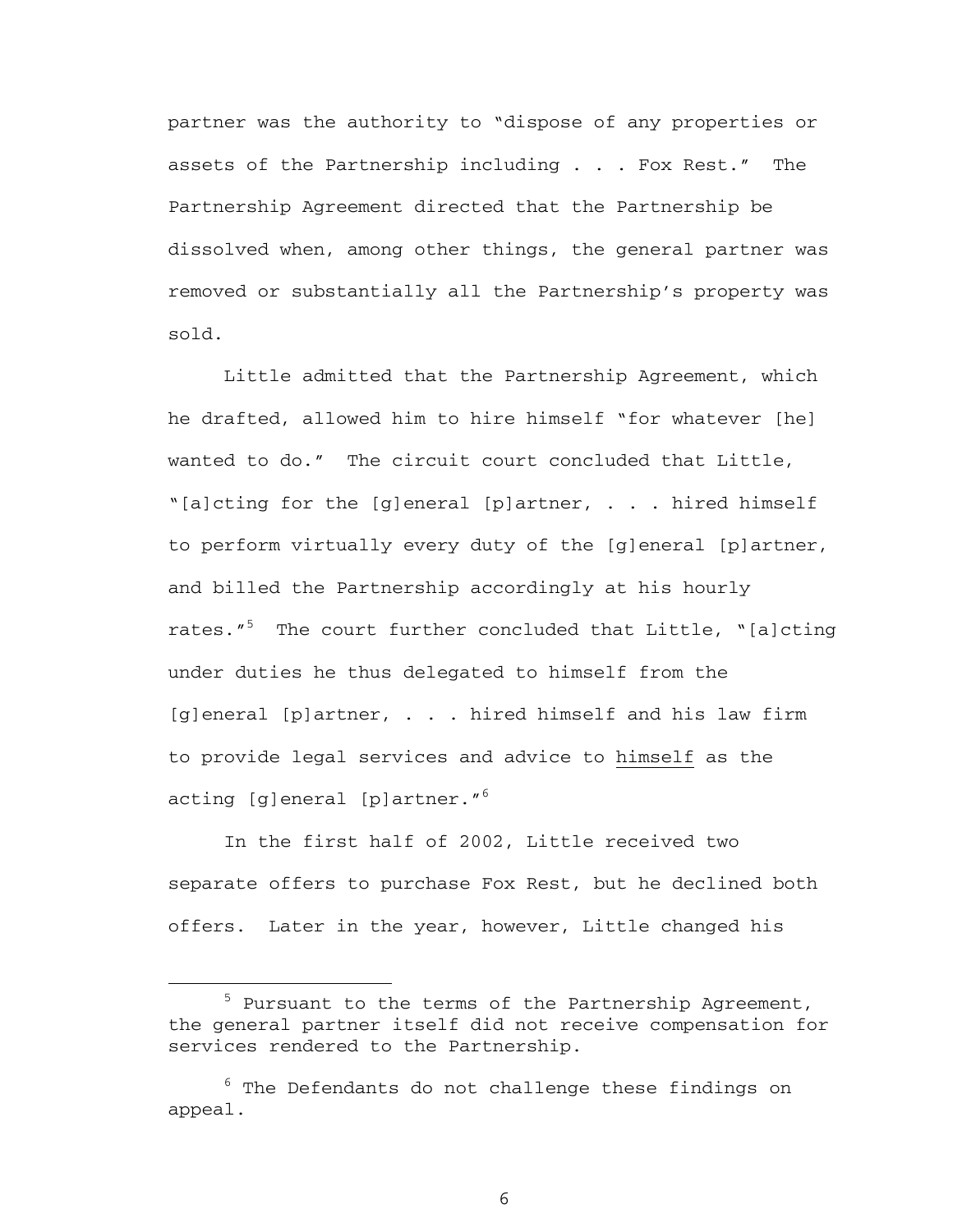mind. In September 2002, Little received a letter from Edmund S. Ruffin, Jr. (Ruffin), on behalf of "the Ruffin and Cooke family members that [were] limited partners" in the Partnership. Ruffin requested that Little consent to the substitution of a new general partner for the Partnership in the place of the Cargill Trust.

Little testified at trial that this letter "scared [him] to death" because he believed that, if he did not agree to the proposed course of action, the general partner would be removed, thereby effecting dissolution of the Partnership according to the terms of the Partnership Agreement. Dissolution would trigger a sale of the property "under the hammer" which, according to Little, "puts the seller in a very weak position." Believing that the proposed changes would not be beneficial to the Partnership but that a sale of the property would be in the best interests of the Partnership's investors, Little decided to sell Fox Rest. $^7$  After making that decision, Little reviewed the Partnership Agreement and concluded that he, acting alone, had the authority to sell Fox Rest. Little, however, believed that he did not have the

 <sup>7</sup>  $7$  The Partnership's investors were the Limited Partners, other limited partners who did not join in bringing this derivative suit, and the general partner.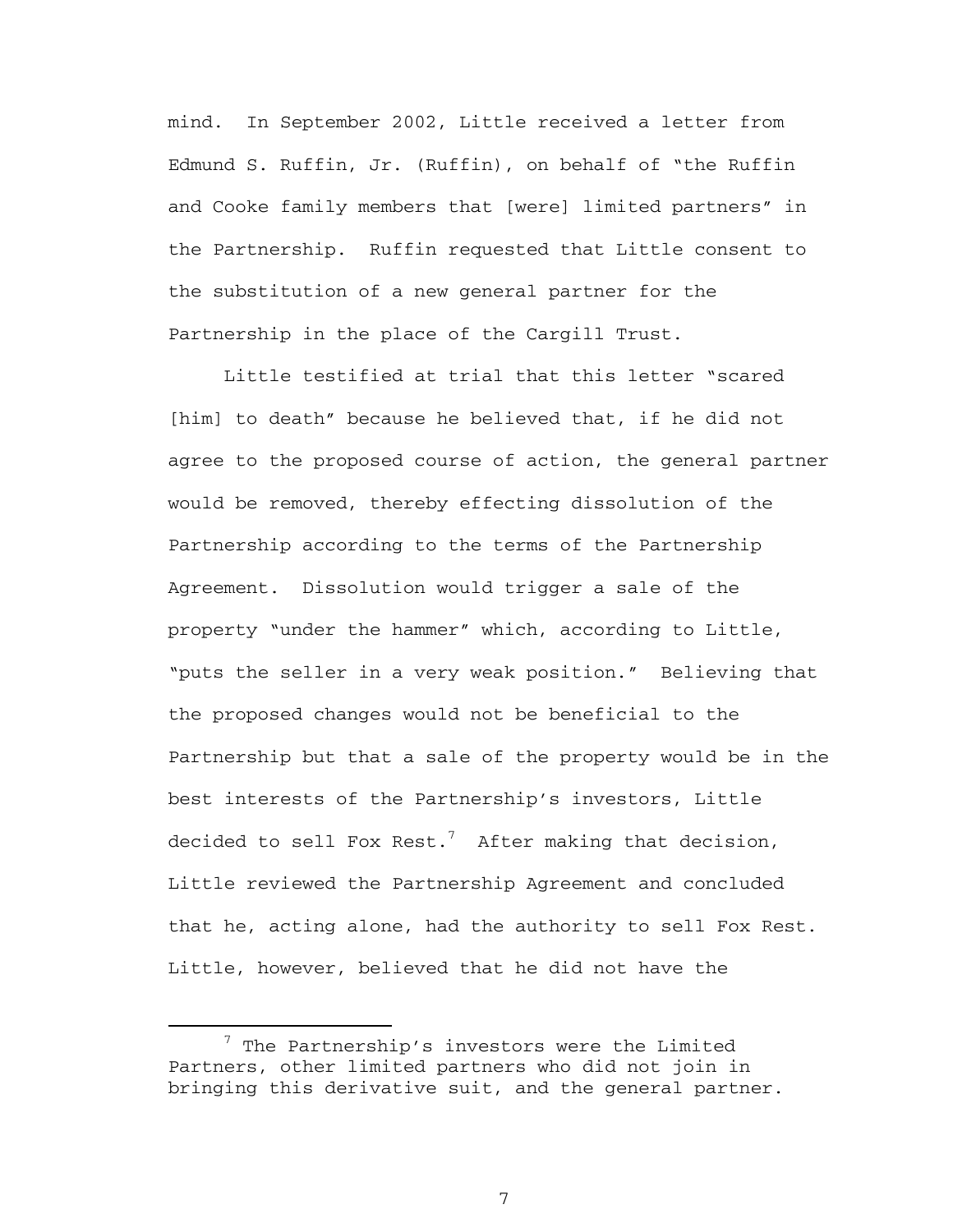authority under the terms of the Partnership Agreement to engage in a "tax-free exchange" because, in his view, the Partnership "was a sole project partnership."<sup>8</sup>

In a letter dated October 14, 2002, Ruffin again requested Little to cooperate in the substitution of a new general partner for the Partnership, as Little had not responded to the first correspondence. Little admitted that he did not answer the first letter because he was trying to sell Fox Rest before the general partner, i.e., Little, was removed. Two days later, in correspondence dated October 16, 2002, Little advised the Partnership's investors that, "[p]ursuant to the powers conferred in the original Partnership Agreement, [he,] as [g]eneral [p]artner[, had] committed to the sale of the entire complex for a gross sales price of \$10,250,000.00." Little also told the investors that settlement would occur in January 2003 and that they would incur capital gains taxes on the transaction. In response, Ruffin voiced his concern about Little's unilateral decision to sell Fox Rest within weeks after being asked to "step down as general partner."

 <sup>8</sup>  $8$  Pursuant to the I.R.C. § 1031, a "tax-free exchange" is designed "to defer recognition of gain or loss when a direct exchange of property between the taxpayer and another party takes place." Bell Lines, Inc. v. United States, 480 F.2d 710, 713 (4th Cir. 1973) (citation omitted).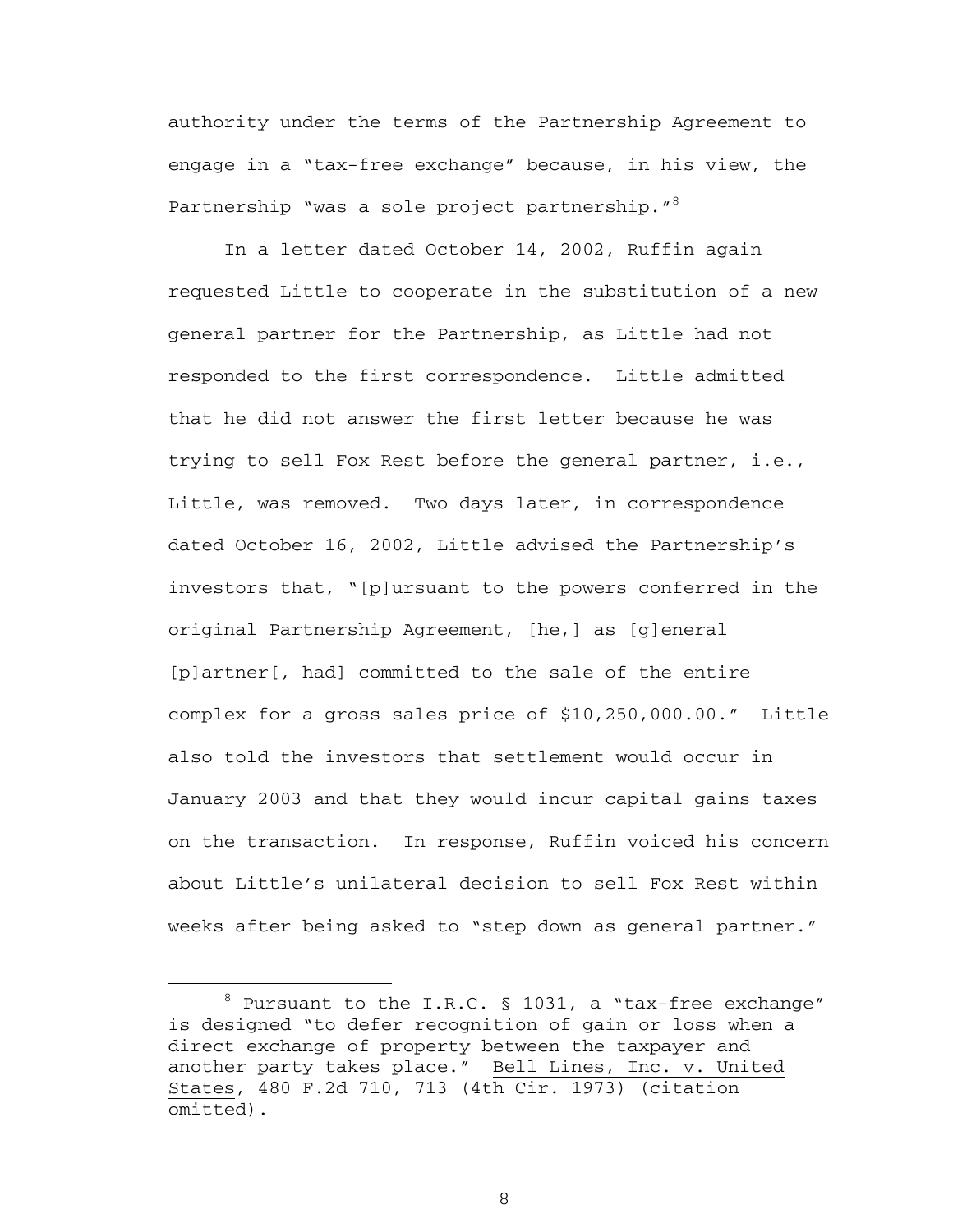The closing on the sale of Fox Rest took place on January 30, 2003 and the Limited Partners subsequently filed this derivative suit on behalf of the Partnership. After a multi-day bench trial, the circuit court concluded, based on expert testimony, that Little committed numerous acts of legal malpractice and breaches of fiduciary duties. In a letter opinion, the court stated:

At a minimum, Little breached his duties as a lawyer to reasonably communicate with the Limited Partners, to refrain from self-dealing, and to make adequate disclosure of material facts to the Limited Partners. He also erred in failing to consider or inform the Limited Partners of the possibility of a tax-free exchange of Fox Rest as an alternative to an outright sale, and wrongly sold Fox Rest without properly informing himself of the Property's geographic marketability or time frame for marketing the Property.

The circuit court further concluded that many of the acts of legal malpractice also constituted breaches of Little's fiduciary duties. Continuing, the court found that Little breached his duty of loyalty and acted to further his own interests, instead of the Partnership's, by taking a substantial commission for the sale of Fox Rest, by retaining sale proceeds for the purpose of defending potential litigation, and by contracting to sell Fox Rest "in a hurried fashion without disclosing the business of the Partnership to the Limited Partners." As previously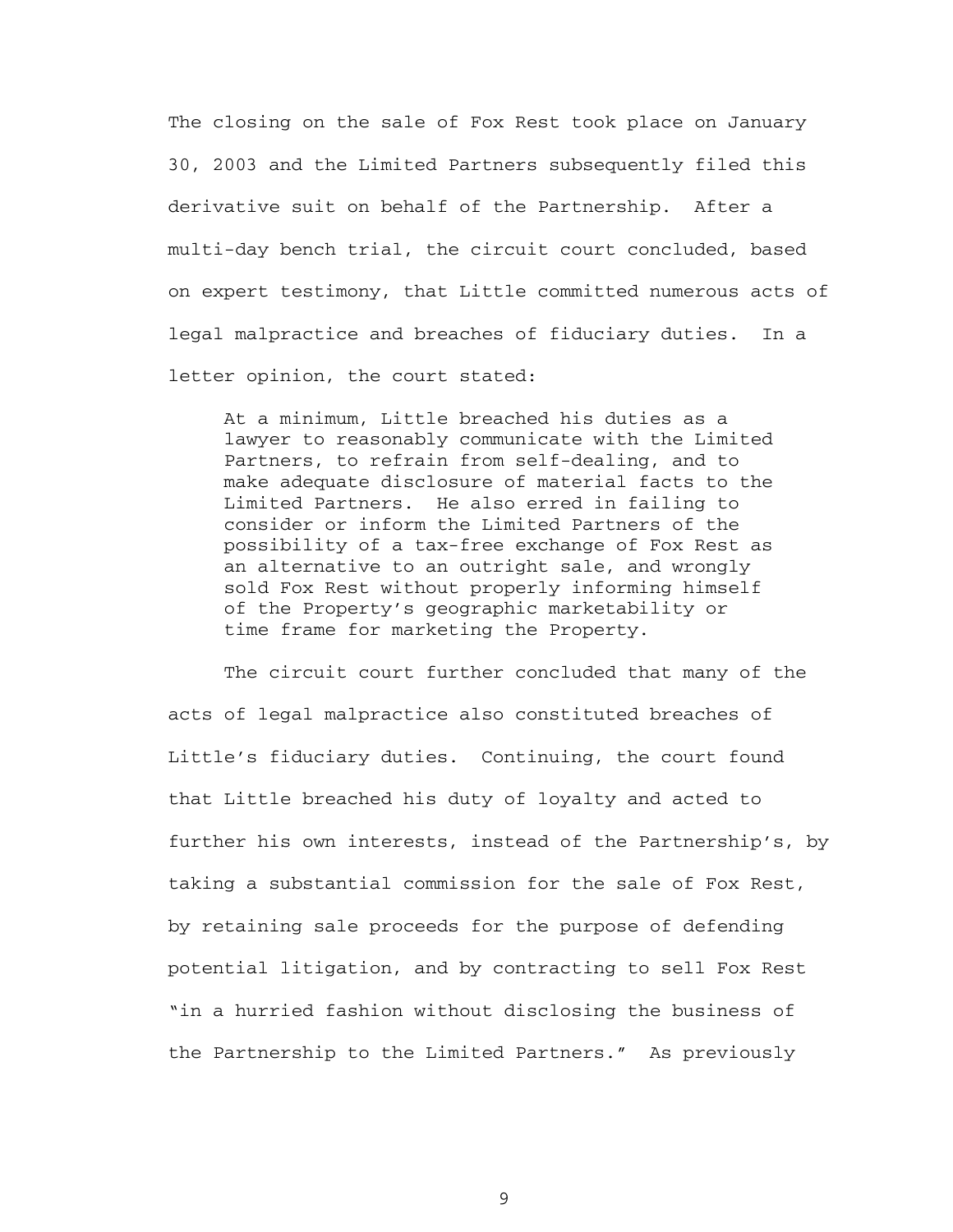stated, the Defendants do not contest any of these findings on appeal.

 With regard to the five categories of damages challenged on appeal, the circuit court made the following holdings:

A. Based on several provisions of the Partnership Agreement, the circuit court concluded that Little had the authority to conduct a tax-free exchange of Fox Rest and that Little's "failure to consider its availability and advise the Limited Partners accordingly deviated from the standard of care" as an attorney and breached his fiduciary duties. $^9$  The circuit court awarded the sum of \$2,294,557 as "tax damages" caused by Little's failure to advise about a tax-free exchange. The court based its award on testimony of the Limited Partners' witness who qualified as an expert in accounting matters related to partnerships, tax-free exchanges, and taxation. The expert explained that he arrived at the figure by estimating the total tax consequences incurred by the Partnership's investors as a result of the sale of Fox Rest even though he did not have

 <sup>9</sup>  $9$  Early in the proceedings, the Defendants filed a demurrer stating that the Partnership Agreement did not permit Little to conduct a tax-free exchange. Additionally, the Defendants asserted that the Partnership did not have tax liability under I.R.C. § 701 and therefore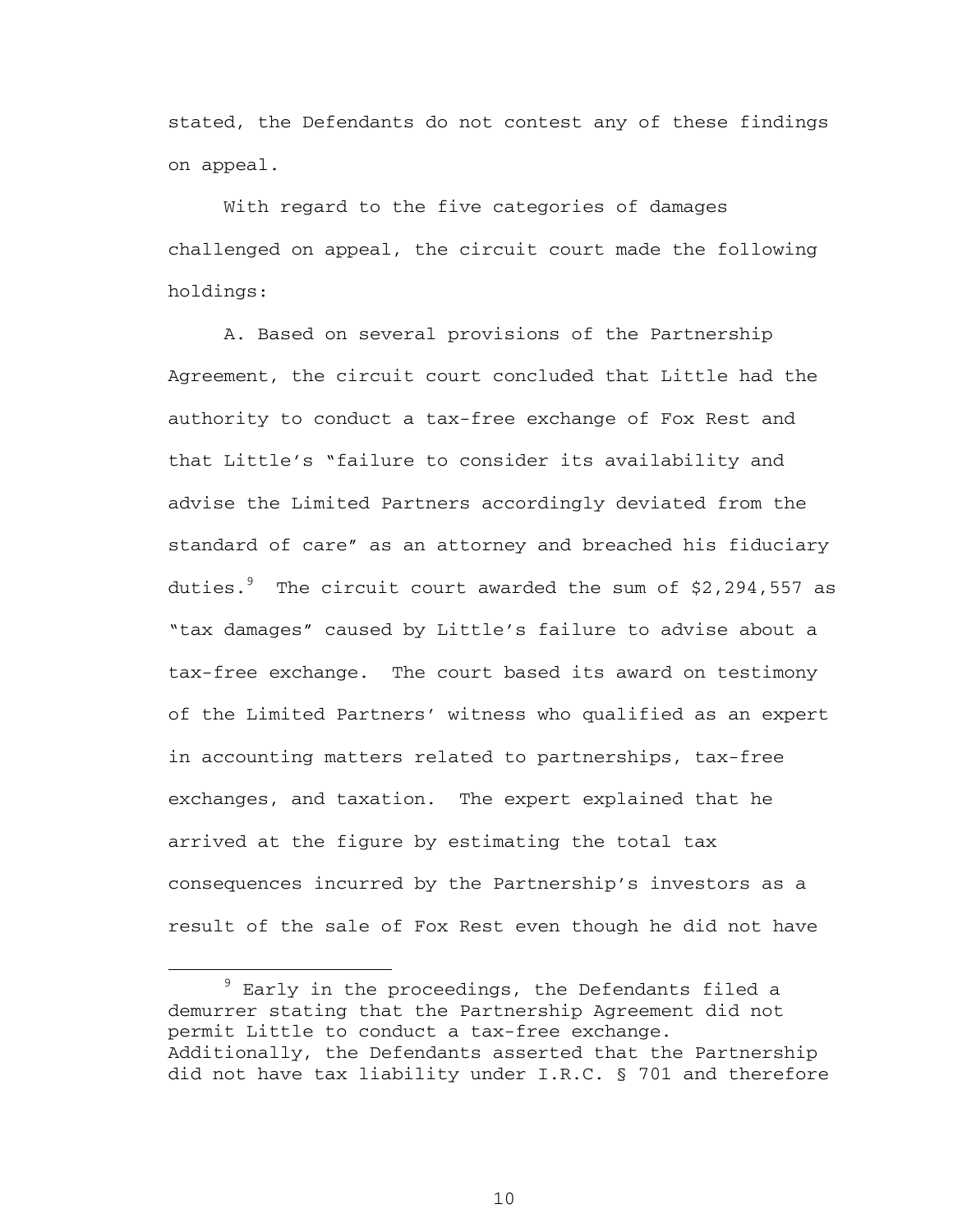accurate tax information from all the Partnership's investors. He stated that if a tax-free exchange had been completed, the taxes would not have been owed by the individual investors. However, since that did not occur, the expert opined that the Partnership was damaged "by taking an asset and reducing its value by the taxes that were paid from the sale."

 B. The circuit court awarded the sum of \$400,000 to compensate for funds Little "wrongfully withheld for indemnity purposes." When Little forwarded the proceeds of the sale to the investors, he advised them in a letter dated February 4, 2003 that he was withholding approximately \$300,000 to \$400,000 "to cover litigation expenses" if any of the Partnership's investors pursued legal action regarding the sale of Fox Rest. The circuit court concluded that withholding \$400,000 "for a potential lawsuit . . . fell below the standard of care."

 C. The circuit court awarded the sum of \$17,951.32 to compensate for the amount Little over-charged on legal bills to the Partnership on various occasions. The overcharging occurred when Little billed the Partnership for an amount greater than the product obtained by multiplying

i

the Partnership was not harmed by the sale of Fox Rest. The circuit court denied the demurrer.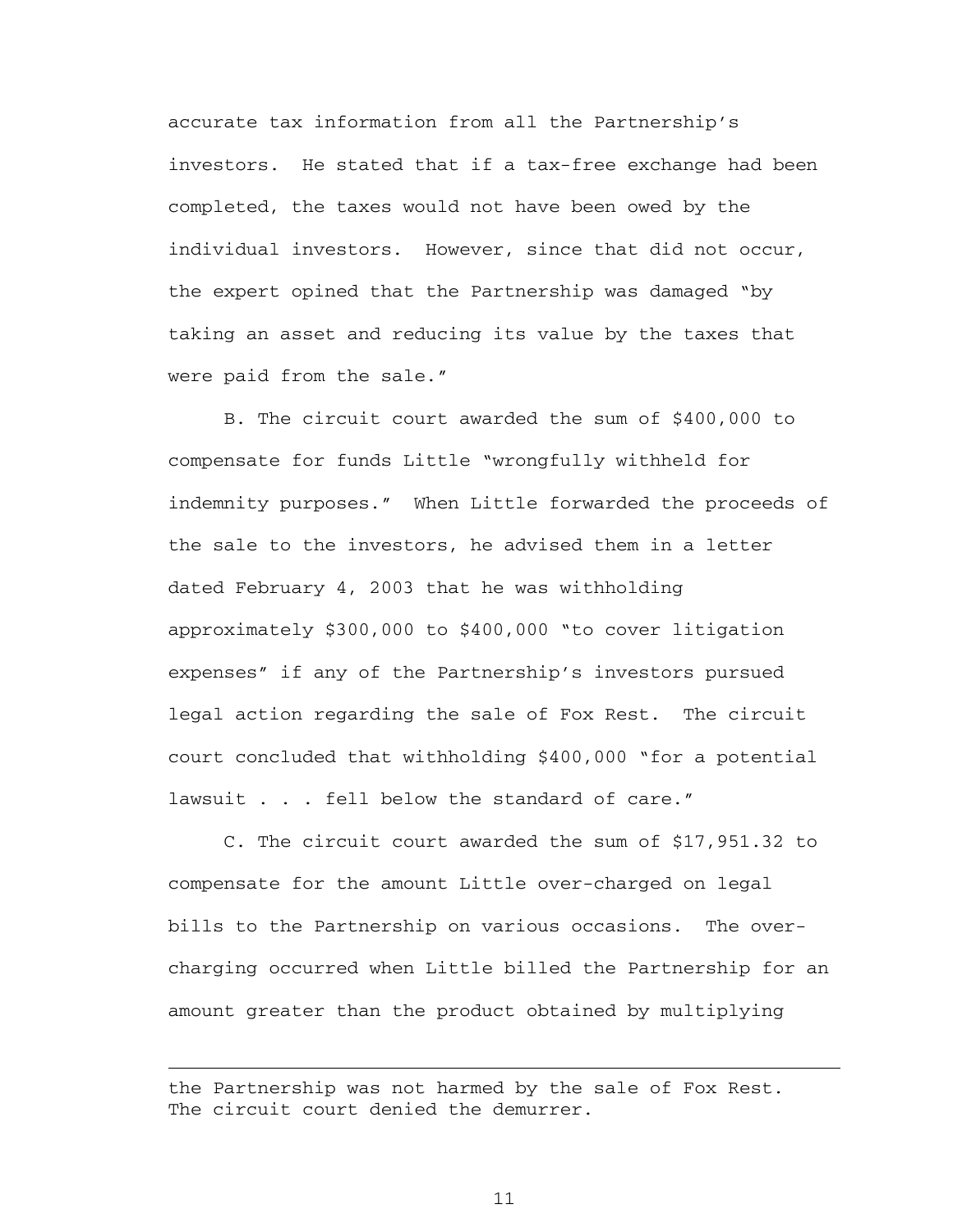Little's hourly rate by the number of hours of work itemized on a bill. Little stated that he increased his legal fees in some instances because, in his opinion, the legal services rendered to his client were more valuable than the amount reflected by merely multiplying the number of hours expended by his hourly rate. The circuit court concluded that Little's over-charging fell below the standard of care for an attorney because the Limited Partners never saw the bills and thus were not in a position to question any erroneous charges.

D. The circuit court awarded the sum of \$175,000 in punitive damages. The court concluded that punitive damages were warranted because of Little's "wrongful billing," which, according to the court, constituted " 'misconduct or actual malice, or such recklessness or negligence as to evince a conscious disregard of the rights of another.' " (Quoting Cardinal Holding Co. v. Deal, 258 Va. 623, 633, 522 S.E.2d 614, 620 (1999)). According to the circuit court, the wrongful billing consisted of Little's overcharging his client, withholding monies for himself that belonged to the Partnership, unilaterally altering his billing procedures without first informing his client, and taking " 'commissions' " and " 'premiums' " for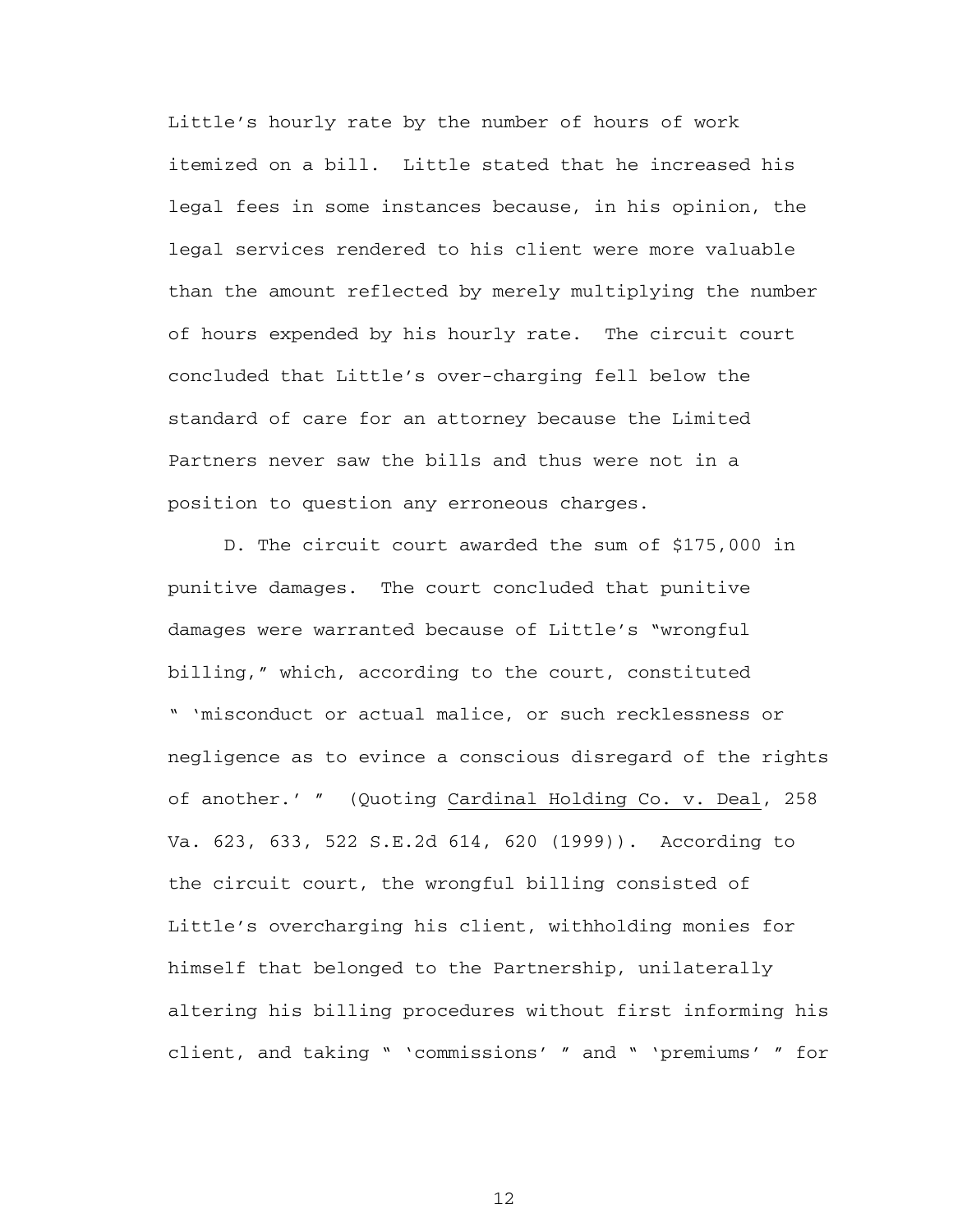work already charged at an hourly rate, thereby " 'double billing' " his client.

E. Pursuant to Code § 50-73.65, the circuit court awarded the Limited Partners their reasonable attorneys' fees in the amount of \$577,691 and costs in the amount of \$152,874.76. The court reasoned that an award of attorneys' fees was "justified under the 'common fund' exception to the American Rule" due to the Limited Partners' success in the derivative action. According to the circuit court, the award of attorneys' fees and costs was to be "added on" to the total amount of damages otherwise awarded. The court further explained that it awarded the attorneys' fees and costs to the Limited Partners individually, but that it awarded all the other damages to the Partnership, not to the Limited Partners, since they brought this case as a derivative suit on behalf of the Partnership. $10$ 

 $10$  The circuit court awarded two additional categories of damages that the Defendants do not challenge on appeal. The first award was in the amount of \$90,000 and represented two premiums of \$45,000 each that Little charged the Partnership for services performed as a "mortgage broker" when he obtained two separate refinancing loans for the Partnership. According to the circuit court, each charge of \$45,000 was a premium because Little also billed for the same work at his hourly rate. The court concluded that billing twice for the same work fell below the standard of care for an attorney.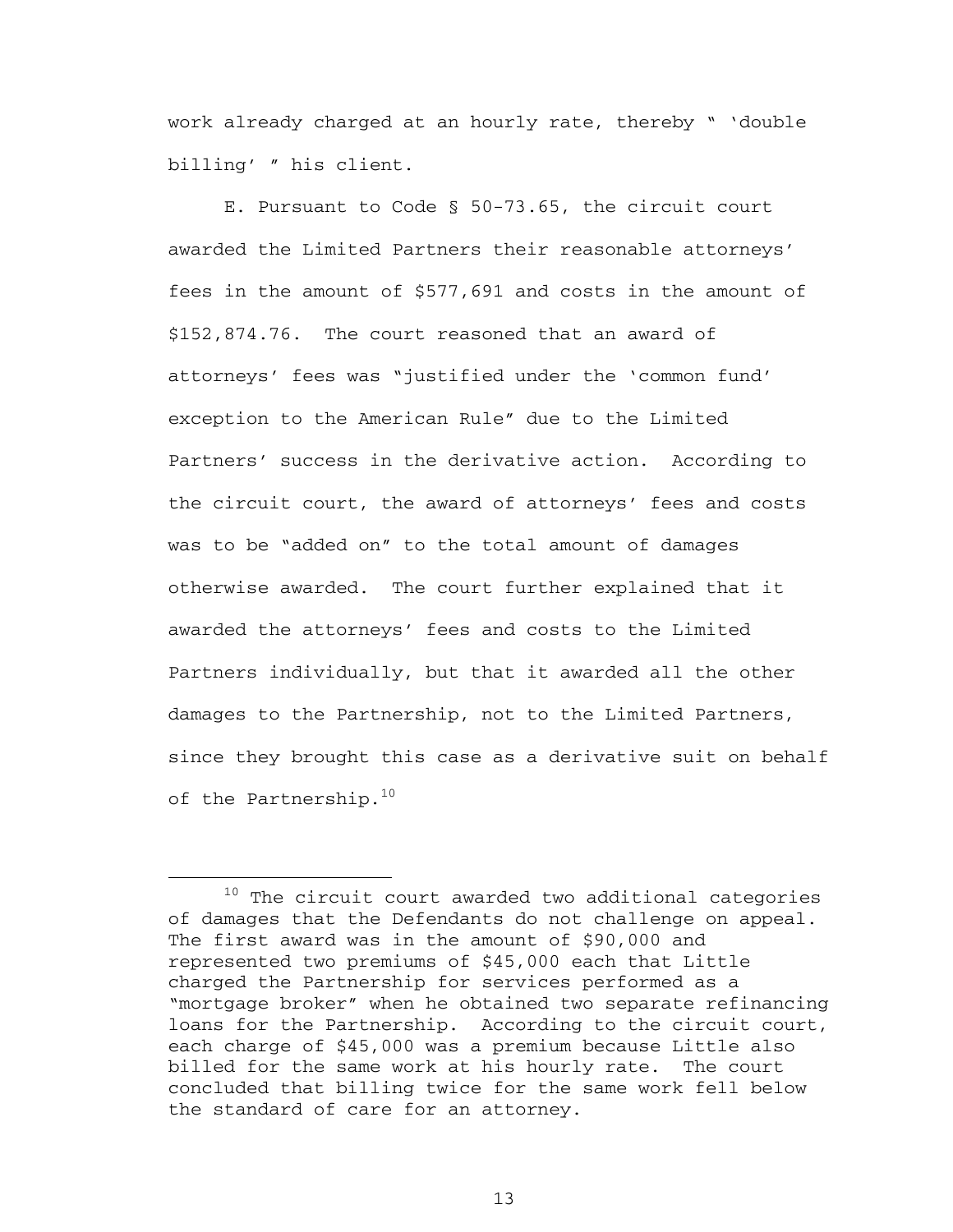#### II. ANALYSIS

 We will address the Defendants' assignments of error challenging several of the circuit court's damage awards in the order previously set forth. We will then decide the Limited Partners' assignments of cross-error.

### A. Tax Damages

 In the first assignment of error, the Defendants challenge the circuit court's award of "tax damages" on four separate grounds. To resolve this assignment of error, however, we need only address the question whether the tax consequences incurred by the Partnership's investors as a result of the sale of Fox Rest were damages to the Partnership that can be recovered in this derivative suit.

 With regard to this issue, the Defendants first point out that the "tax damages" awarded by the circuit court represented the estimated collective income tax liability

i

The other award of damages was in the amount of \$358,750 and represented the commission Little paid himself in connection with the sale of Fox Rest. The circuit court concluded that taking this commission also fell below the standard of care for an attorney because Little billed the Partnership at his hourly rate for the same sale.

Although the Cargill Trust was a named defendant, the circuit court did not award any damages against the trust. The court stated that "none of the damages awarded, and none of the attorneys' fees and costs to be awarded, are imposed against the Frances M. Cargill Irrevocable Trust, and no judgment is rendered against it."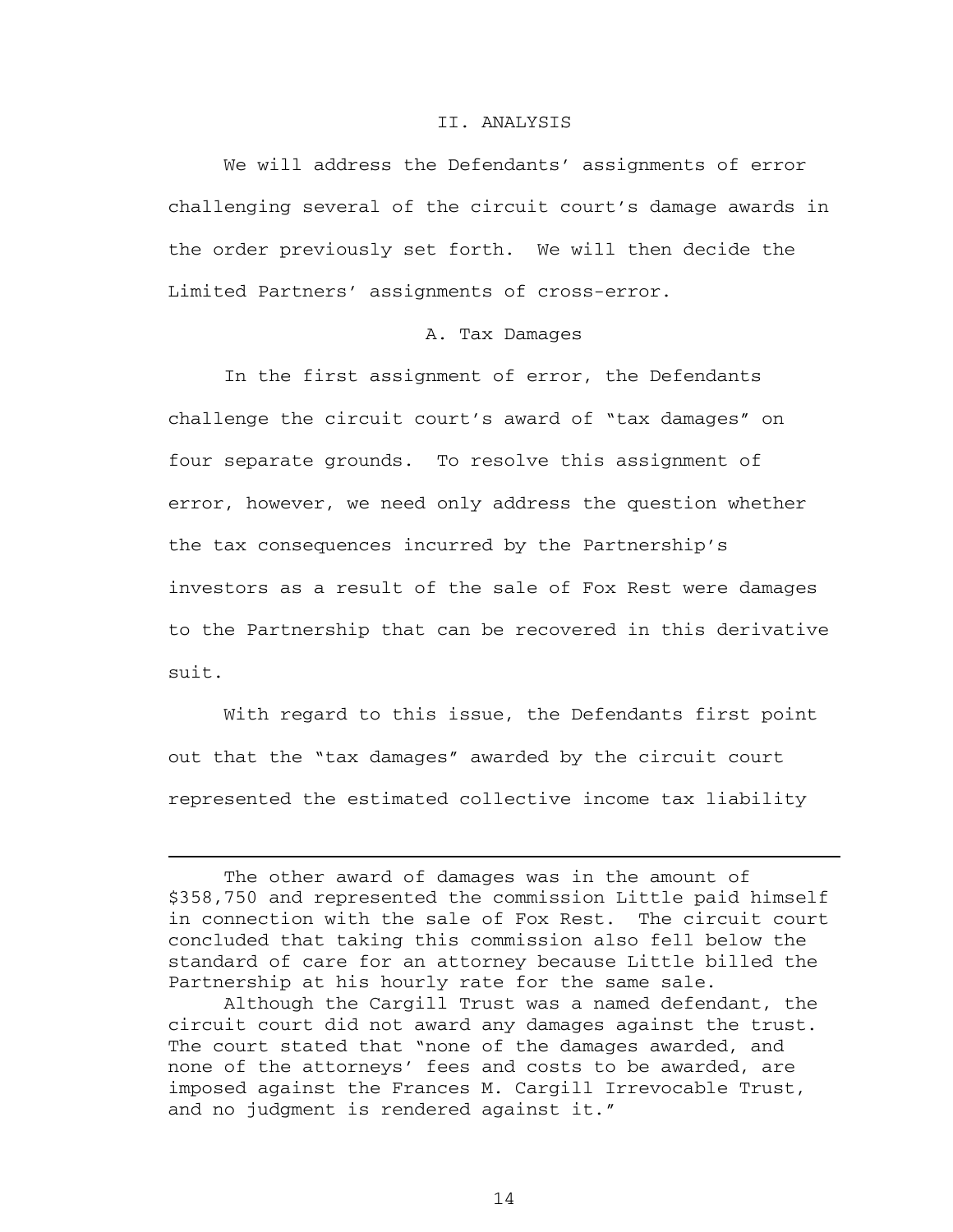incurred by the Partnership's investors as a result of the sale of Fox Rest. Thus, the "tax damages," according to the Defendants, were not damages sustained by the Partnership since it, like any partnership, does not pay taxes. Instead, the tax consequences of selling Fox Rest represented damages to all the Partnership's investors, which include the Limited Partners. For that reason, the Defendants argue that the "tax damages" cannot be recovered in this derivative suit since the purpose of such a suit is to recover those damages actually suffered by the Partnership.

 The provisions of Code § 50-73.62 permit "[a] limited partner [to] bring an action in the right of a limited partnership to recover a judgment in its favor to the same extent that a stockholder may bring an action for a derivative suit under the Stock Corporation Act." "A derivative action is an equitable proceeding in which a shareholder asserts, on behalf of the corporation, a claim that belongs to the corporation rather than the shareholder." Simmons v. Miller, 261 Va. 561, 573, 544 S.E.2d 666, 674 (2001); see also Bernstein v. Levenson, 437 F.2d 756, 757 (4th Cir. 1971) ("In a stockholders' derivative action the corporation, not the complaining shareholder**,** is the real party in interest.").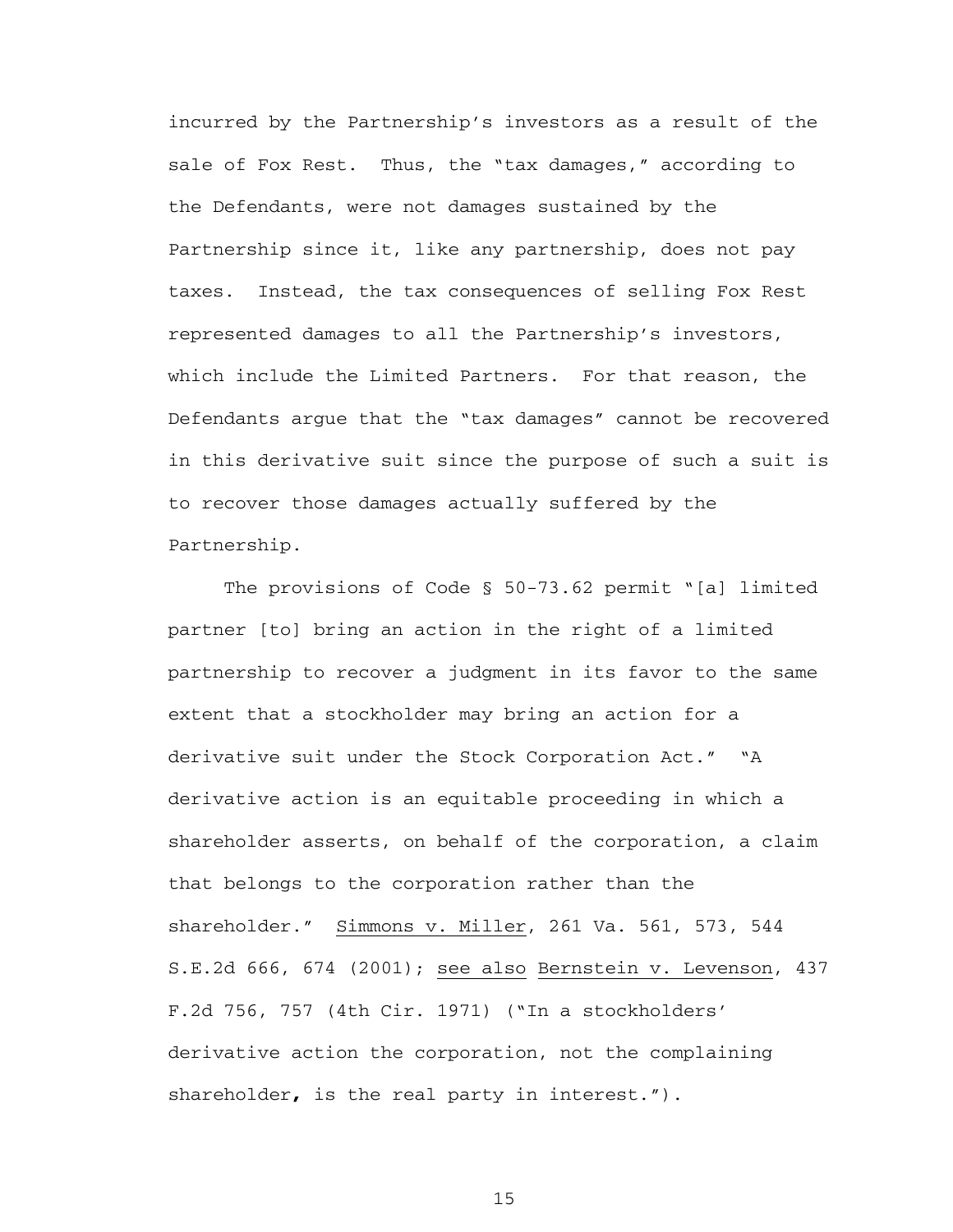The circuit court correctly explained that, in the context of a corporate derivative suit, "the corporation must have suffered an actual injury for there to be grounds for a shareholder's derivative suit, and . . . the only damages recoverable in a derivative suit are those related to the loss or damage proximately caused by the wrong committed." (citing Michaud v. Morris, 603 So. 2d 886, 887 (Ala. 1992)). See also Mount v. Radford Trust Co., 93 Va. 427, 431, 25 S.E. 244, 245 (1896) ("[A stockholder] may commence the suit, and may prosecute it to judgment; but in every other respect the action is the ordinary one brought by the corporation. It is maintained directly for the benefit of the corporation, and the final relief, when obtained, belongs to the corporation, and not to the stockholder plaintiff." (citation omitted)); Brown v. Bedford City Land & Improvement Co., 91 Va. 31, 37, 20 S.E. 968, 970 (1895) (stating that a stockholder may institute a suit for the benefit of the corporation to remedy corporate directors' wrongdoing); 13 William Mead Fletcher et al., Fletcher Cyclopedia of the Law of Private Corporations § 6028, at 281 (perm ed., rev. vol. 2004) ("Any recovery in a derivative proceeding generally belongs to the corporation and not to the plaintiff or other shareholders. Relief cannot be granted to the corporation unless the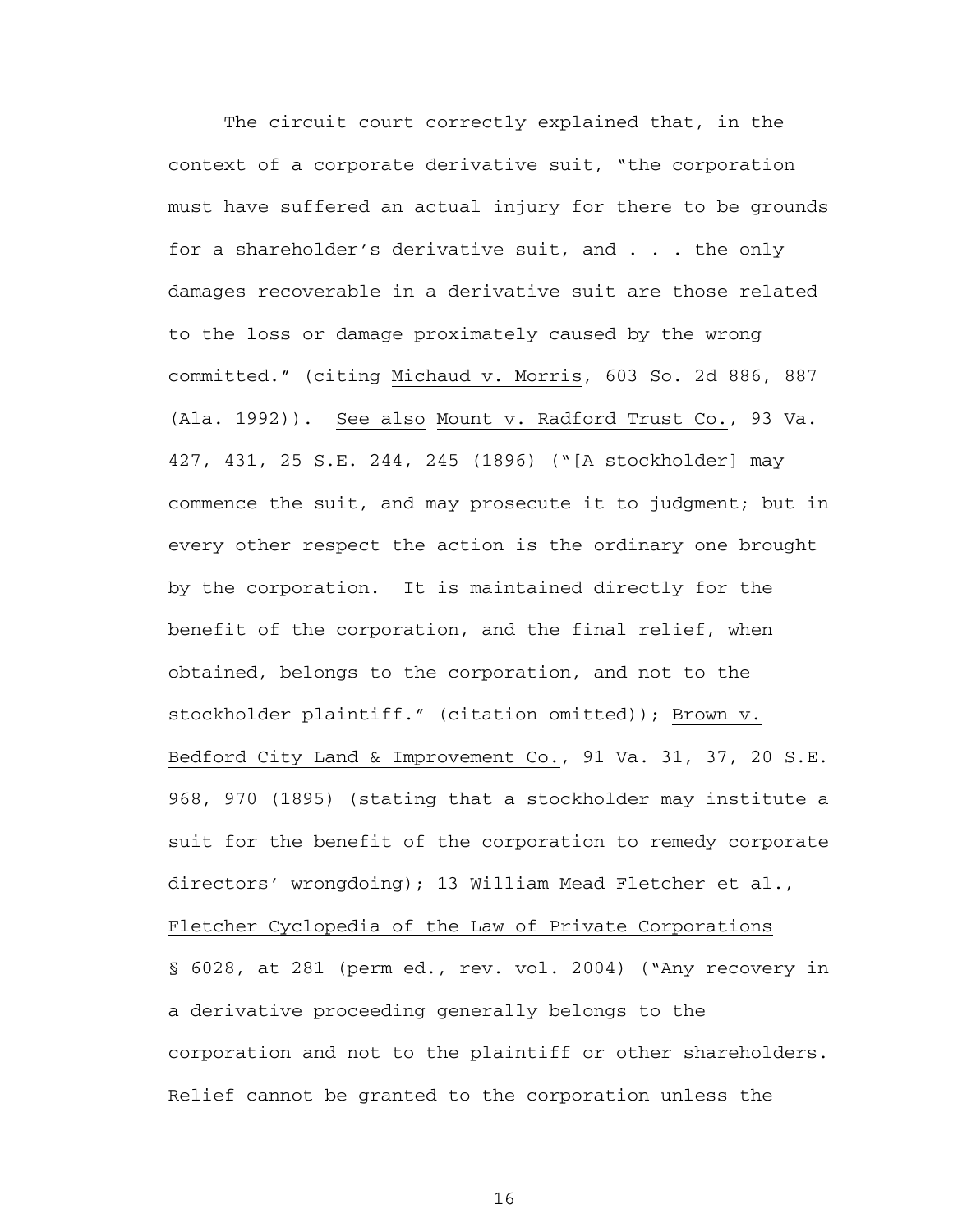action is derivative."); id. § 6038, at 296 ("A shareholder in a derivative proceeding may obtain monetary damages, although any recovery belongs to the corporation and not the shareholder.").

The same principles apply in the context of a derivative suit filed on behalf of a limited partnership. See Strain v. Seven Hills Assocs., 429 N.Y.S.2d 424, 432 (N.Y. App. Div. 1980) ("[A] limited partner's power to vindicate a wrong done to the limited partnership and to enforce redress for the loss or diminution in value of his interest is no greater than that of a stockholder of a corporation."). The claim asserted in the suit belongs to the limited partnership, not to the limited partners, and the limited partnership itself must have sustained injury. Any recovery belongs to the limited partnership.

The Limited Partners do not challenge these principles. They, however, argue that the value of the Partnership decreased by virtue of the sale of Fox Rest. In their words, "the 'tax damages' were computed as a surrogate for the loss of the value of the [P]artnership as an investment vehicle." To support their argument, the Limited Partners point to the testimony of their own accounting expert as well as that of the Defendants' witness who qualified as an expert in the field of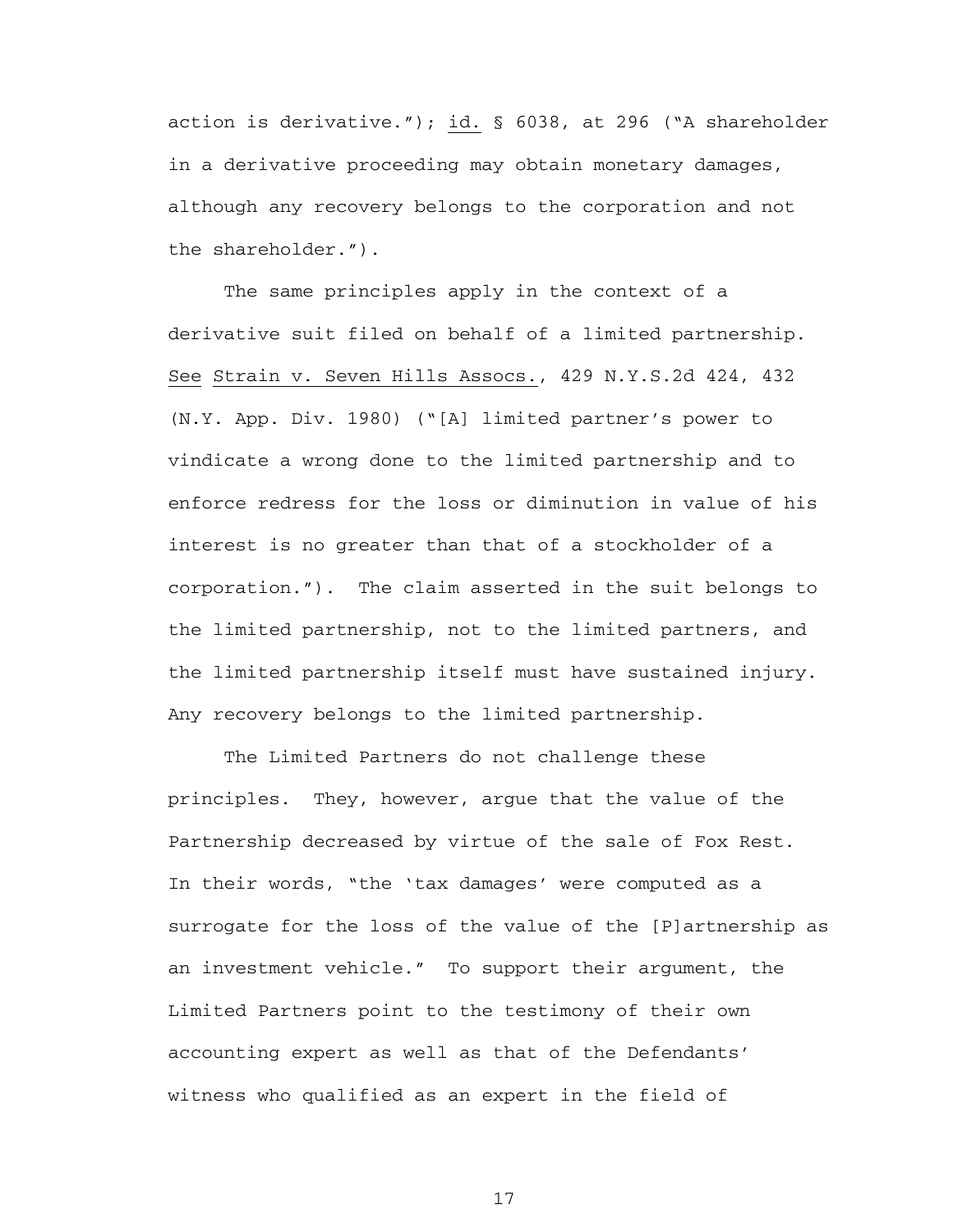certified public accounting and partnership taxation. The Limited Partners' expert opined that the Partnership was damaged because the value of its asset was reduced "by the taxes that were paid from the sale." Similarly, the Defendants' expert witness answered affirmatively when asked if the value of an investment vehicle declines when its only asset is converted to cash and then part of the cash has to be distributed to pay taxes. According to the Limited Partners, the diminution in value would not have occurred if Little either had not sold Fox Rest or had effected a tax-free exchange. We do not agree with the Limited Partners' position for several reasons.

Their argument overlooks the legal posture of a limited partnership with regard to income tax liability. The Partnership's investors – not the Partnership – incurred whatever income tax liability resulted from the sale of Fox Rest. See I.R.C. § 701 ("A partnership as such shall not be subject to the income tax imposed by this chapter. Persons carrying on business as partners shall be liable for income tax only in their separate or individual capacities."); see also Littriello v. United States, 484 F.3d 372, 375 (6th Cir. 2007) (explaining that partnership income is taxed "not at the business level but only after it passes through to the individual partners and is taxed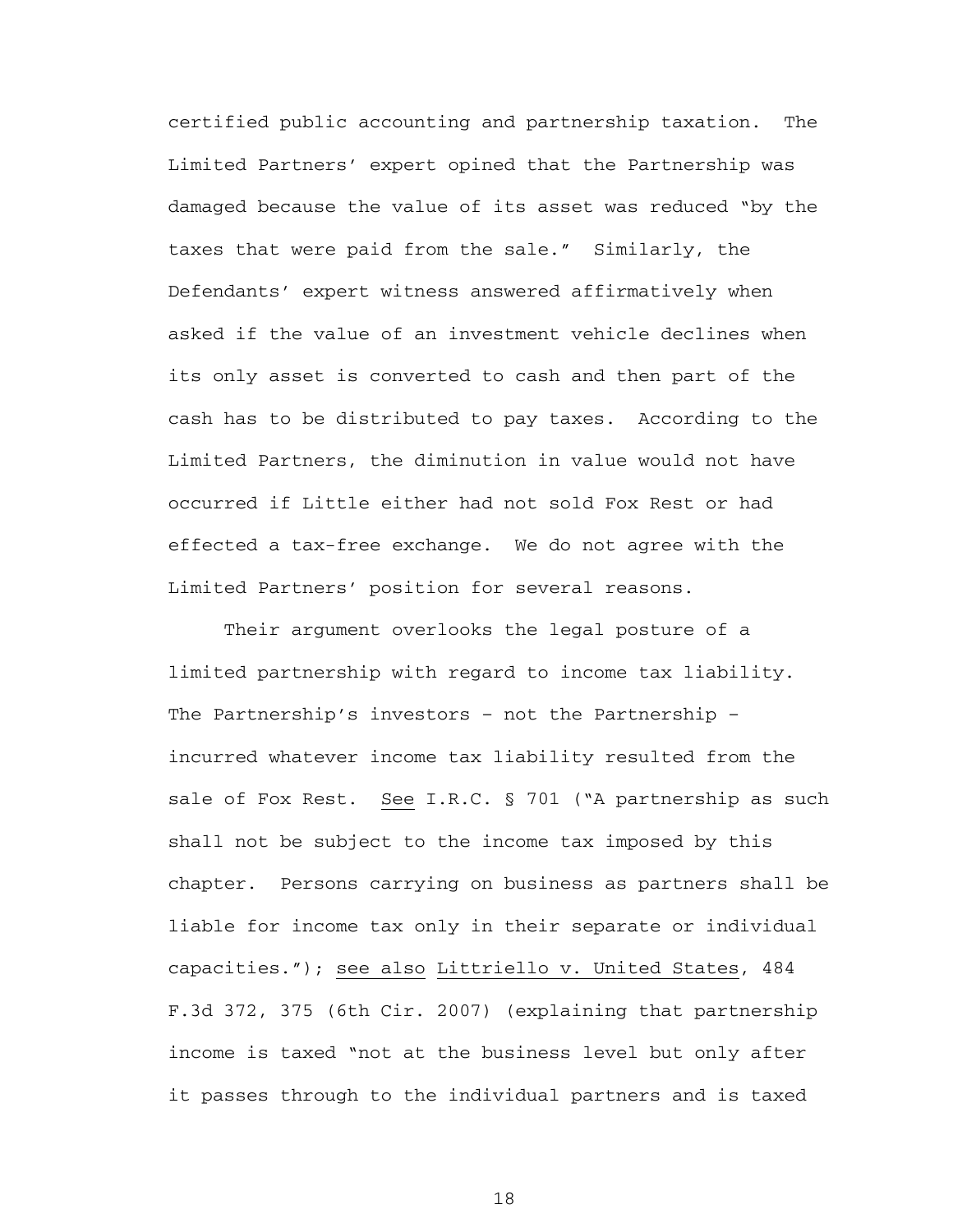as income to them, pursuant to I.R.C. [§ 701]"); cf. Bufferd v. Commissioner, 506 U.S. 523, 525 (1993) (describing an S-corporation as having "a pass-through system under which corporate income, losses, deductions, and credits are attributed to the individual shareholders in a manner akin to the tax treatment of partnerships"). The circuit court therefore erred in its assessment of "damages to the Partnership . . . relating to any tax consequences attributed to the Partnership." There were no tax consequences attributable to the Partnership.

 The Limited Partners nevertheless argue that the sale of Fox Rest converted the Partnership's sole asset to cash and that the value of the Partnership decreased when that cash had to be distributed to pay the Limited Partners' and other investors' income tax liabilities. The sale of Fox Rest did convert the Partnership's asset to cash, but, at that moment in time, the value of the Partnership's asset was the same as before the sale; it did not diminish in value. The sale just changed the nature of the Partnership's asset.

Furthermore, the Limited Partners' assertion that cash had to be distributed to pay the investors' income tax liabilities resulting from the sale of Fox Rest is not supported by the terms of the Partnership Agreement. Any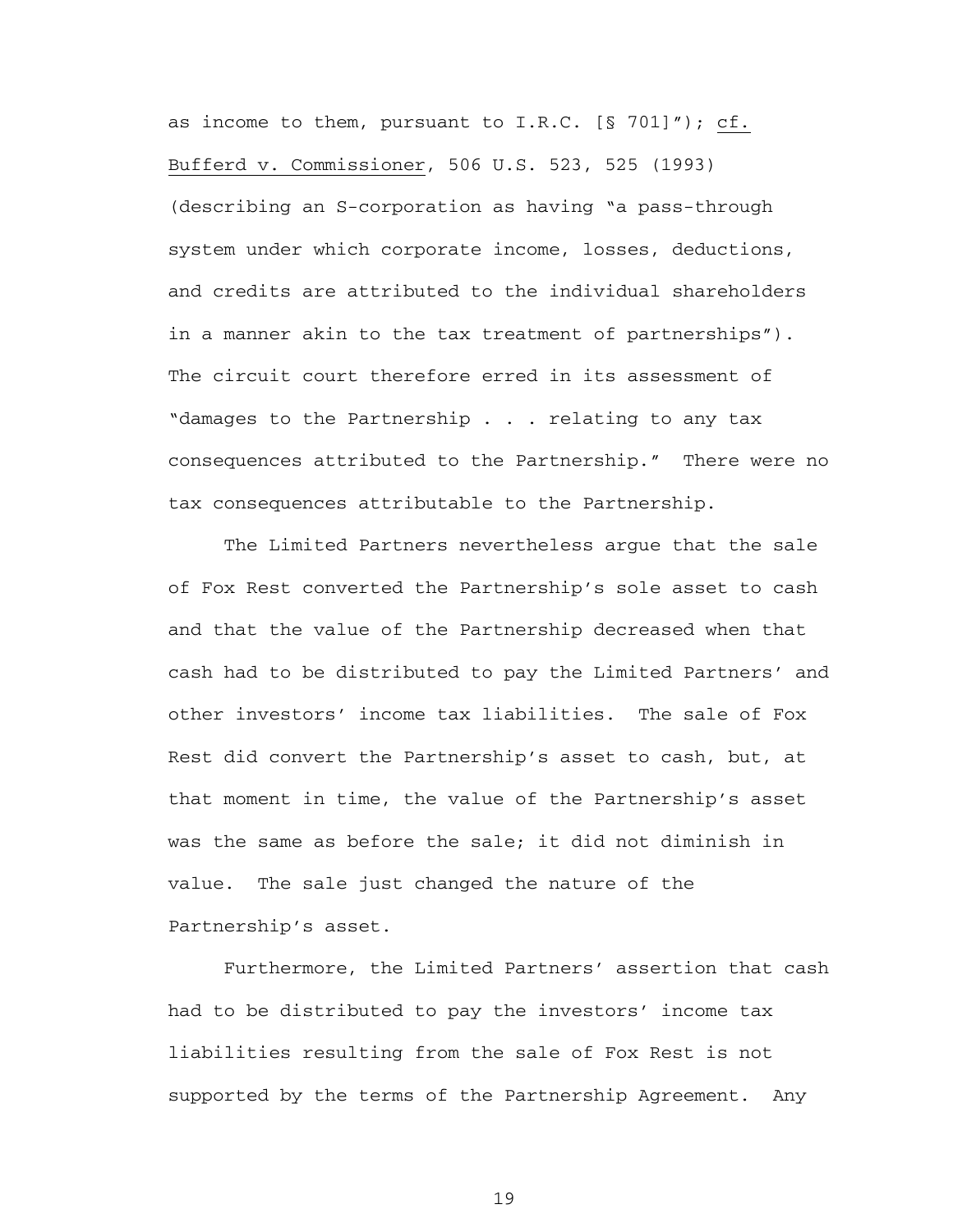revenues of the Partnership not required to meet its obligations and to conduct future operations were to be distributed to the investors on a quarterly basis. Upon dissolution of the Partnership, its assets were to be distributed in cash or in kind in proportion to each partner's capital account as adjusted according to a formula set forth in the Partnership Agreement. No provision in the Partnership Agreement required a distribution of cash to pay income taxes owed by the Partnership's investors as a result of the Partnership's business activities.

 There is also no merit in the Limited Partners' argument that the "tax damages" were a proper measure of damages in this case because legal "malpractice damages are calculated on the basis of the value of what is lost by the client which in many cases will be measured by tax consequences." Contrary to the Limited Partners' argument, our decision in Rutter v. Jones, Blechman, Woltz & Kelly, P.C., 264 Va. 310, 568 S.E.2d 693 (2002), does not support their position. In Rutter, the dispositive issue involved "the ability of an executor to bring an action for legal malpractice in connection with the preparation of testamentary documents." Id. at 313, 568 S.E.2d at 694. The Court determined that the alleged damages, additional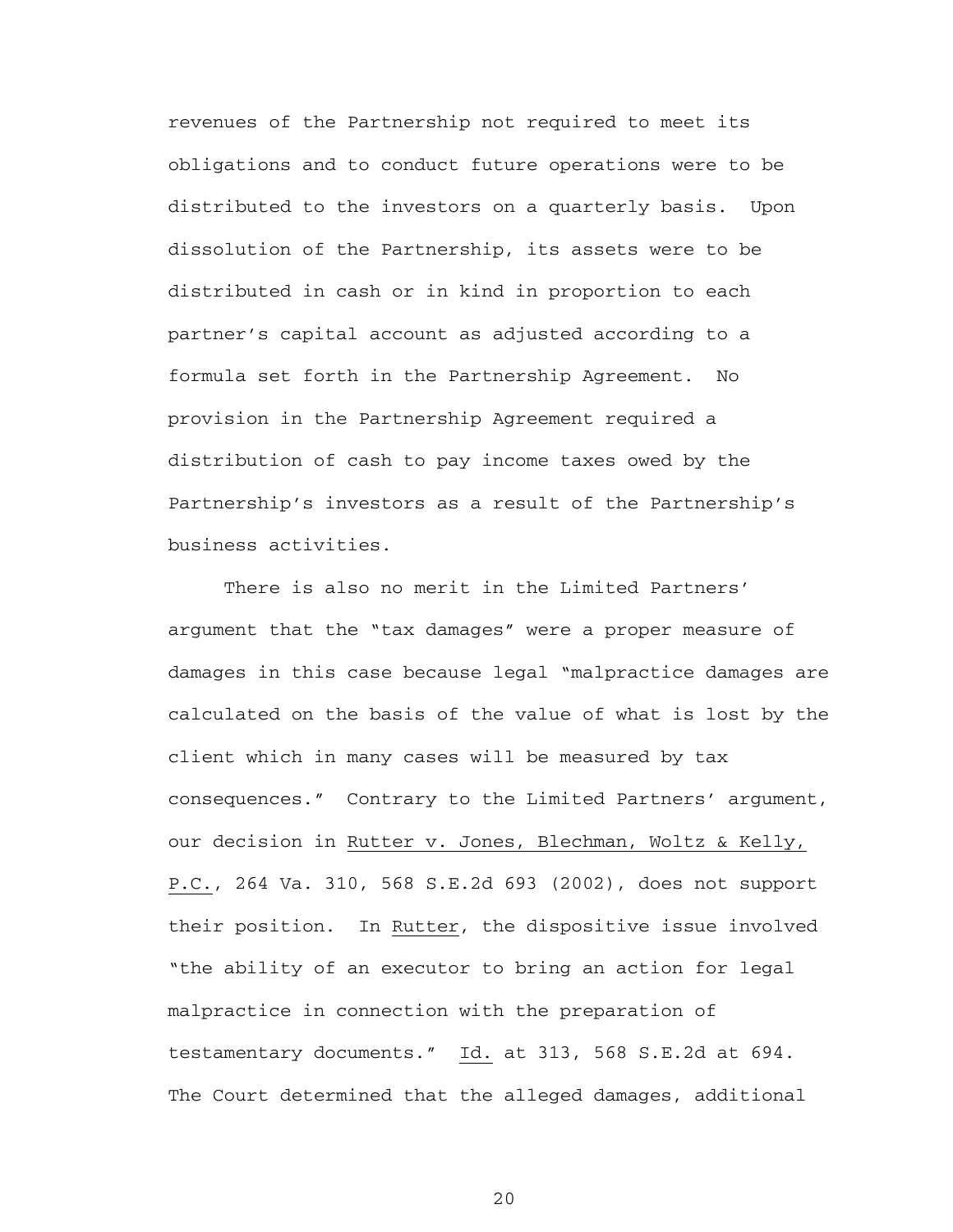tax assessed against the estate and additional legal and accounting fees, did not arise until after the death of the testatrix. Id. at 314, 568 S.E.2d at 695. Thus, the cause of action asserted by the executor was not one that could have been raised by the testatrix during her lifetime and therefore did not survive her death. Id. Our decision did not address the type of damages recoverable in a derivative suit involving a claim for legal malpractice.

 In sum, we conclude that the circuit court erred by awarding "tax damages" against the Defendants. Such damages were not sustained by the Partnership and thus were not recoverable in this derivative suit. Cf. Golden Tee, Inc. v. Venture Golf Schools, Inc., 969 S.W.2d 625, 628-29 (Ark. 1998) (requiring a limited partner who is alleging indirect damage to himself based on a decrease in the value of the limited partnership to bring a derivative claim) (relying on Kenworthy v. Hargrove, 855 F. Supp. 101, 106 (E.D. Pa. 1994) ("When a limited partner alleges wrongs to the limited partnership that indirectly damaged a limited partner by rendering his contribution or interest in the limited partnership valueless, the limited partner is required to bring his claim derivatively on behalf of the partnership.")).

B. Wrongfully Withheld Funds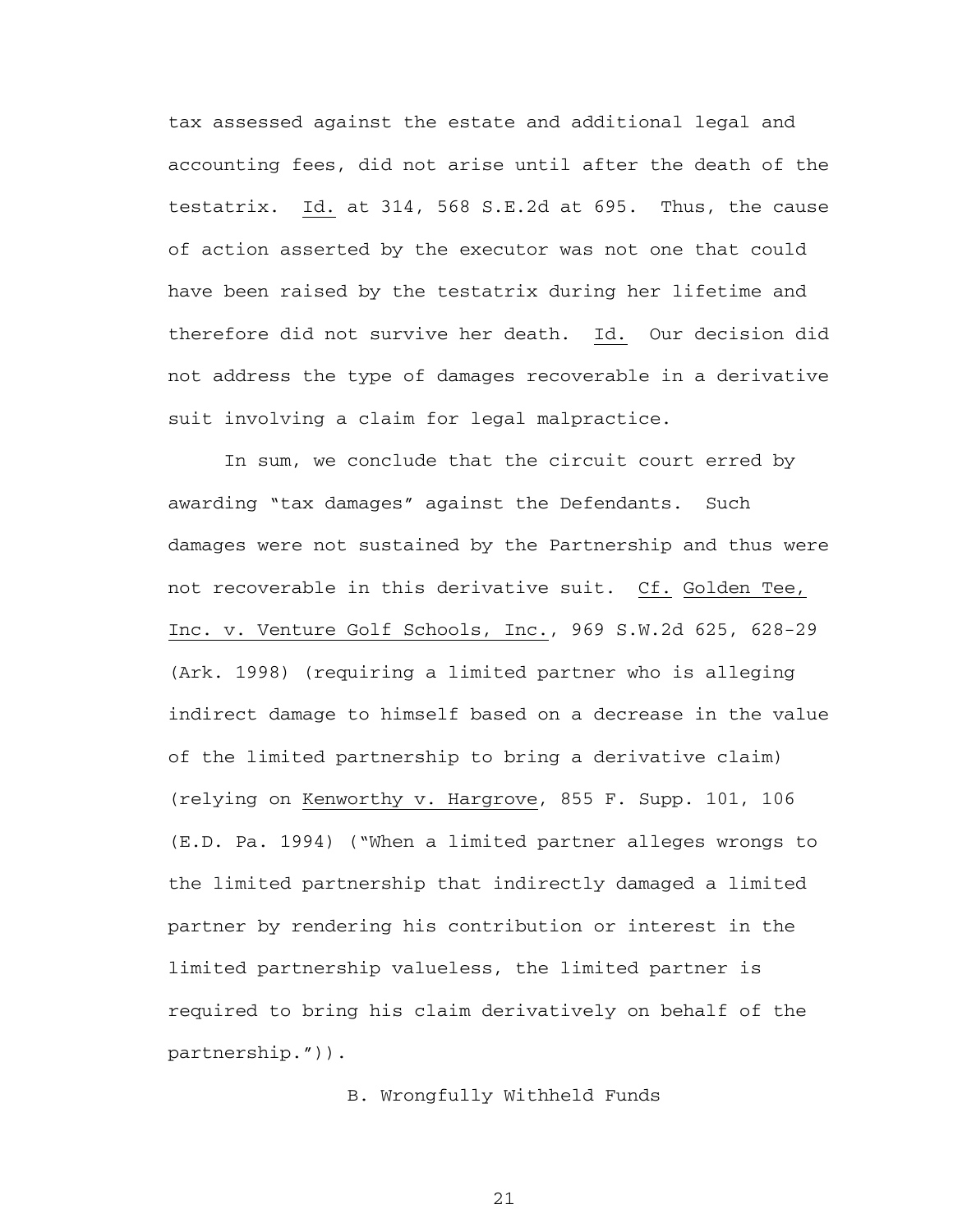The Defendants challenge the circuit court's award of \$400,000 for funds Little did not distribute from the Partnership but wrongfully withheld for indemnity purposes on the basis that the award was contrary to the evidence presented at trial. The Defendants point to Little's testimony that he withheld only the sum of \$350,000, that he paid legitimate Partnership expenses and debts out of the withheld funds leaving a balance of \$284,000, and that he should pay back approximately \$20,000 that he expended for his legal fees. Thus, according to the Defendants, the circuit court's award should be reduced to the amount of \$304,000.

The relevant evidence regarding this issue is found in Little's testimony. The following exchange occurred during his direct examination:

Q [Counsel for Little] And in this letter did you tell them that you were withholding between \$300,000 and \$400,000 from that distribution?

A [Little] Right. I did.

. . . .

Q Now, in terms of how much was actually withheld, do you have an approximate amount as to how much was actually withheld?

A I first told them I thought just picking a figure out of the air, we hadn't gotten all the bills in, I thought it was going to be between \$300,000 and \$400,000. I think it came out at 350.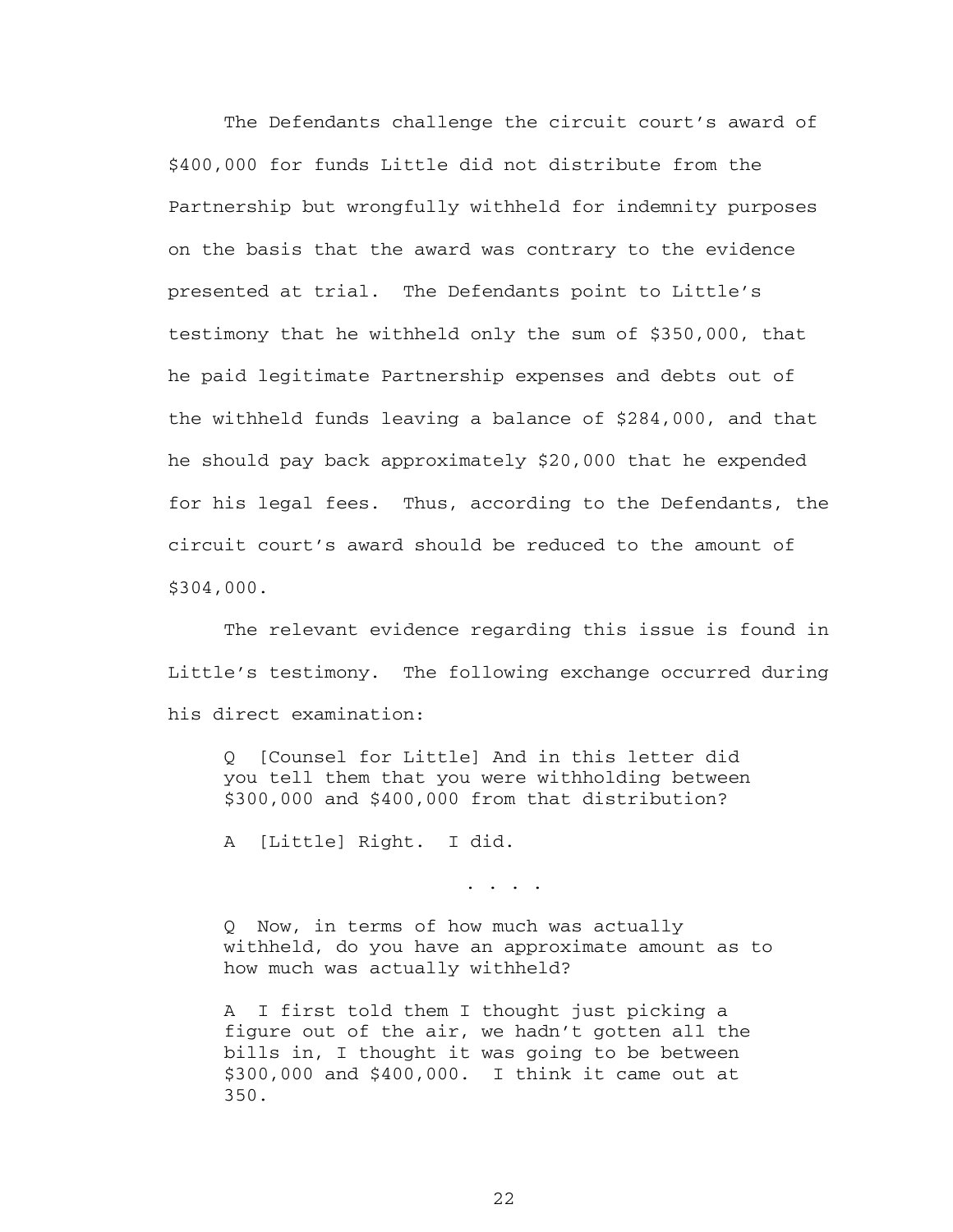Q With respect to that \$350,000, Mr. Little, how much is still held today in the partnership account?

A \$284,000 and some change.

. . . . . .

Q And did the partnership also have additional bills to pay –

A Yes.

Q – after the closing?

A Right.

. . . .

Q Tell me about the payments. Tell me about the payments that came out of the account.

A I think we paid accounting fees. And the legal fees, I know I took some out for my legal fees thinking I had a right to do it. I paid you some fees.

. . . . . .

Q What were those fees for?

A I thought they were for the services you rendered when the same plaintiffs filed the second suit that's pending.

Q Not in connection with this lawsuit?

A No, no, no. Not this one. But then on my payments I charged, I don't know, \$20,000 worth of fees to the account.

Q Do you think that was wrong?

A That's wrong now.

Q And that you should have to reimburse that?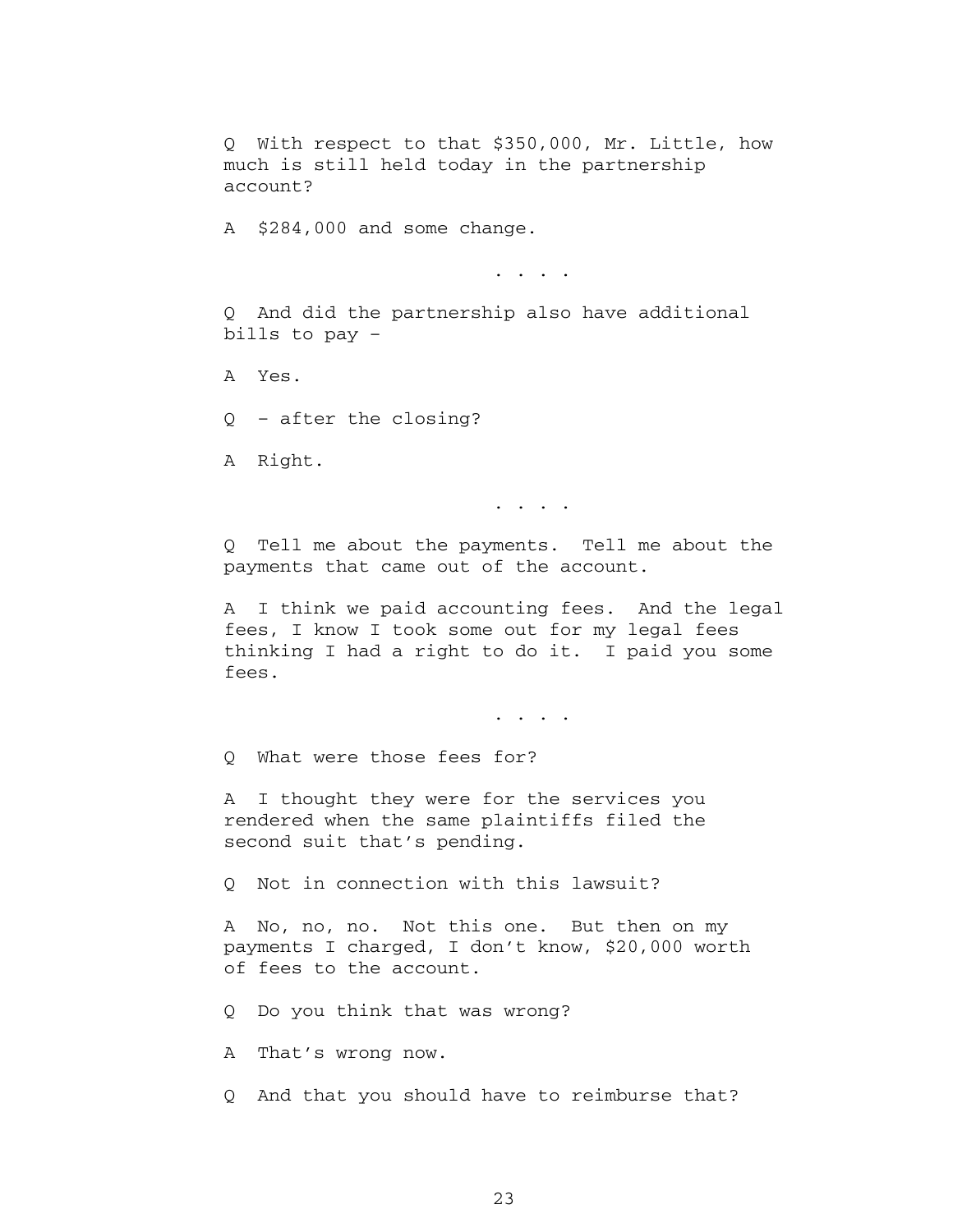A Yes.

Q Otherwise are you saying you believe the disbursements were legitimate disbursements?

A Yes.

 During cross-examination, Little provided the following additional testimony on this issue:

Q [Counsel for Limited Partners] Now, at the time of the sale of this property, in addition you also held back some \$350,000 to \$400,000 for payment of fees.

A [Little] Yes, I did, thinking I had the right to do it.

Q Do you now think you have a right to do it?

A No.

Q So you should not have withheld any penny of that, correct?

A I don't believe I should have[.]

. . . .

Q Well, you have paid some of your legal fees out of that, didn't you?

A I did, about \$21,000.

"To recover damages in any case, a plaintiff must prove with reasonable certainty the amount of his damages and the cause from which they resulted." Hale v. Fawcett, 214 Va. 583, 585, 202 S.E.2d 923, 925 (1974) (citing Barnes v. Quarries, Inc., 204 Va. 414, 418, 132 S.E.2d 395, 397-98 (1963)); see also Carr v. Citizens Bank & Trust Co., 228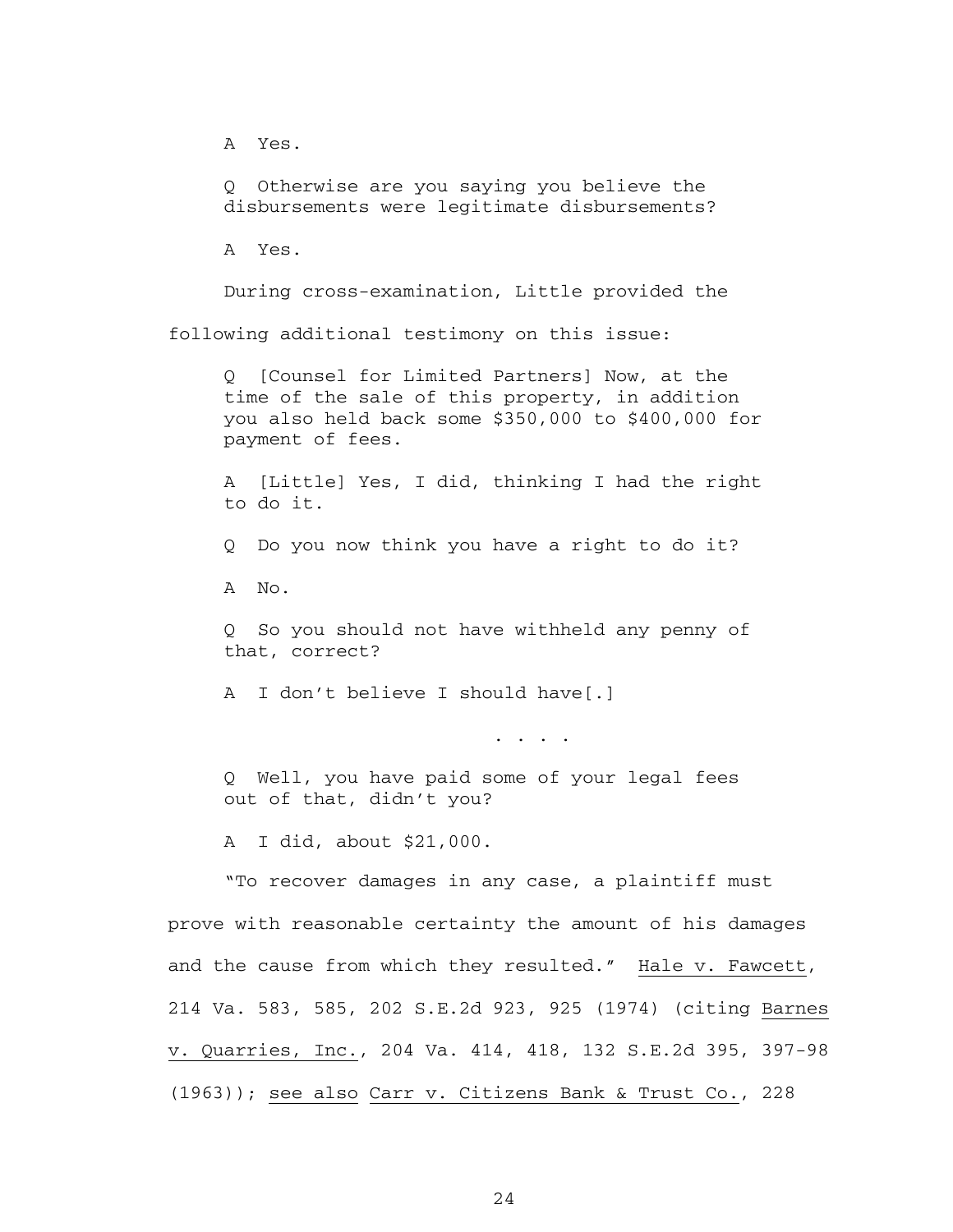Va. 644, 652, 325 S.E.2d 86, 90 (1985) ("The plaintiff has the burden of proving with reasonable certainty the amount of damages and the cause from which they resulted; speculation and conjecture cannot form the basis of the recovery."). Because the circuit court's decision to award the sum of \$400,000 as damages for wrongfully withheld funds was a factual issue, we will uphold its decision unless it is clearly erroneous or without evidence to support it. See Perel v. Brannan, 267 Va. 691, 698, 594 S.E.2d 899, 903 (2004) (stating that we do not disturb a trial court's factual findings "unless they are plainly wrong or without evidence to support them").

Based on Little's testimony as well as his correspondence to the Partnership's investors advising them that he was withholding approximately \$300,000 to \$400,000, we conclude that the circuit court's finding that Little wrongfully withheld the sum of \$400,000 was clearly erroneous. At trial, Little's testimony established that he withheld only \$350,000 and that the balance of \$284,000 remains after paying legitimate Partnership expenses. Little also candidly admitted that he improperly used either \$20,000 or \$21,000 of the \$350,000 to pay his own legal expenses and that he should pay back that amount.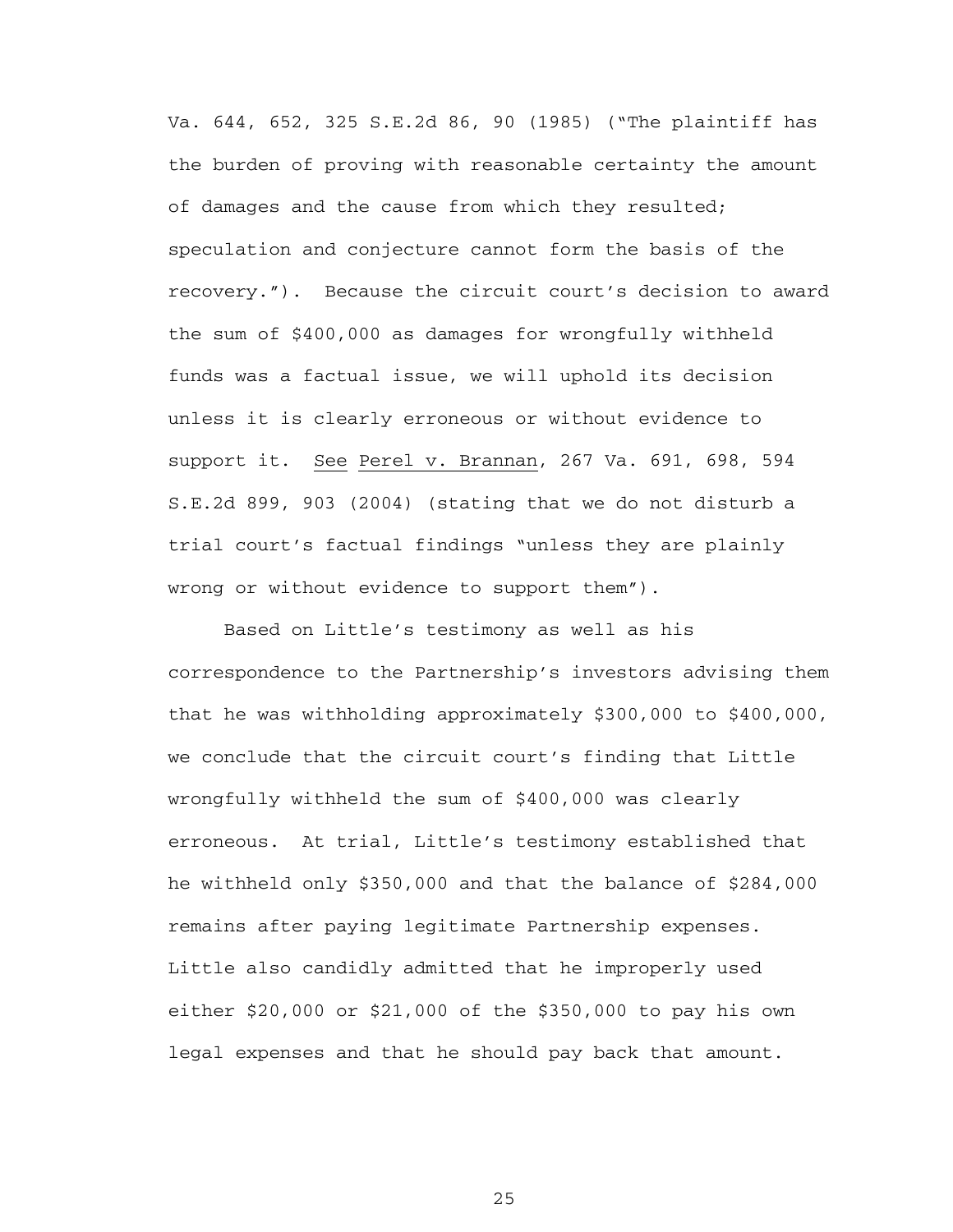The Limited Partners presented no evidence to refute Little's calculations as to the amount of money remaining or the legitimacy of the Partnership bills paid out of the withheld funds. Thus, we conclude that the Limited Partners did not carry their burden to prove that they were entitled to an award of \$400,000 for funds wrongfully withheld. Contrary to their argument, it was not Little's burden to produce records to confirm his calculations. Also, Little's admission that he should not have withheld the funds does not change our conclusion.

Therefore, we will reverse the circuit court's judgment awarding \$400,000 for wrongfully withheld funds. Based on the evidence at trial and Little's acknowledgement that he should pay back the amount expended for his legal fees, we will enter judgment against the Defendants, jointly and severally, in favor of the Partnership in the amount of  $$305,000.<sup>11</sup>$ 

#### C. Over-Charges

Little claims the circuit court erred by awarding \$17,951.32 for over-charges in legal bills to the Partnership "when such damages were neither pled nor

 $11$  At trial, Little testified to the figures of \$20,000 and \$21,000 as the amount he expended out of the \$350,000 for his legal fees. We will use the figure of \$21,000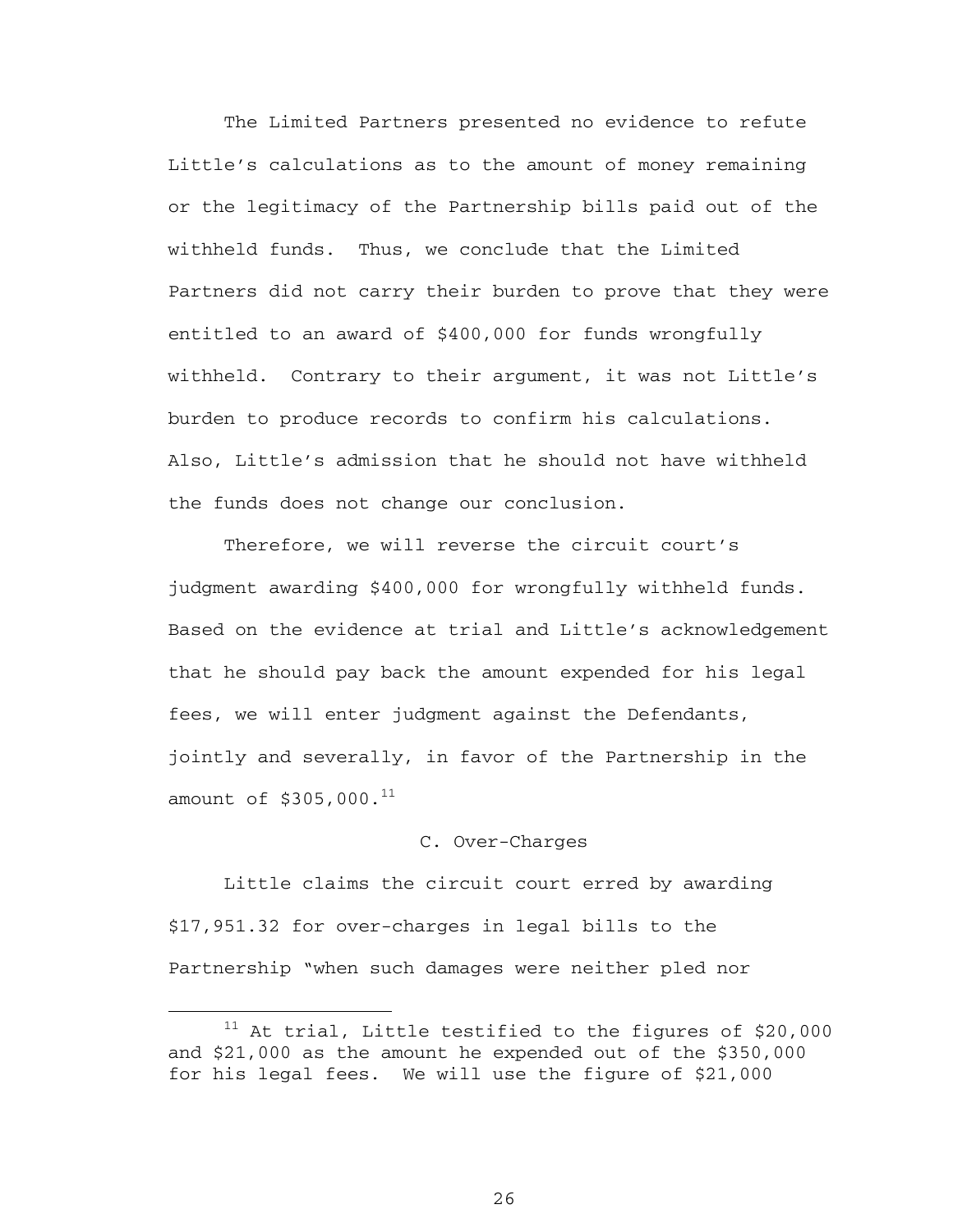disclosed in any of Plaintiffs' pleadings or discovery responses (including those specifically directed to damages)." The Limited Partners counter first by claiming that the Defendants waived this issue because they did not object to the admission of their legal bills, which evidenced the \$17,951.32 in over-charges. They also argue that the over-charges were prima facie evidence of Little's attorney malpractice and breach of fiduciary duties and that the circuit court could therefore award "general damages" for the over-charges. Finally, the Limited Partners claim that, since the Defendants were obviously aware of the over-charges reflected on their legal bills to the Partnership, "it is reasonable to conclude . . . that [the Defendants] were on notice that the derivative action subsumed these general damages." We agree with the Defendants and will reverse the circuit court's award of damages for the over-charges.

While the Limited Partners did allege certain overcharges by Little in their motion for judgment, such as the commission Little paid himself for the sale of Fox Rest and the premiums Little charged for the two refinancing loans, they did not allege the specific over-charges at issue.

since it represents the evidence in the light most favorable to the Limited Partners.

i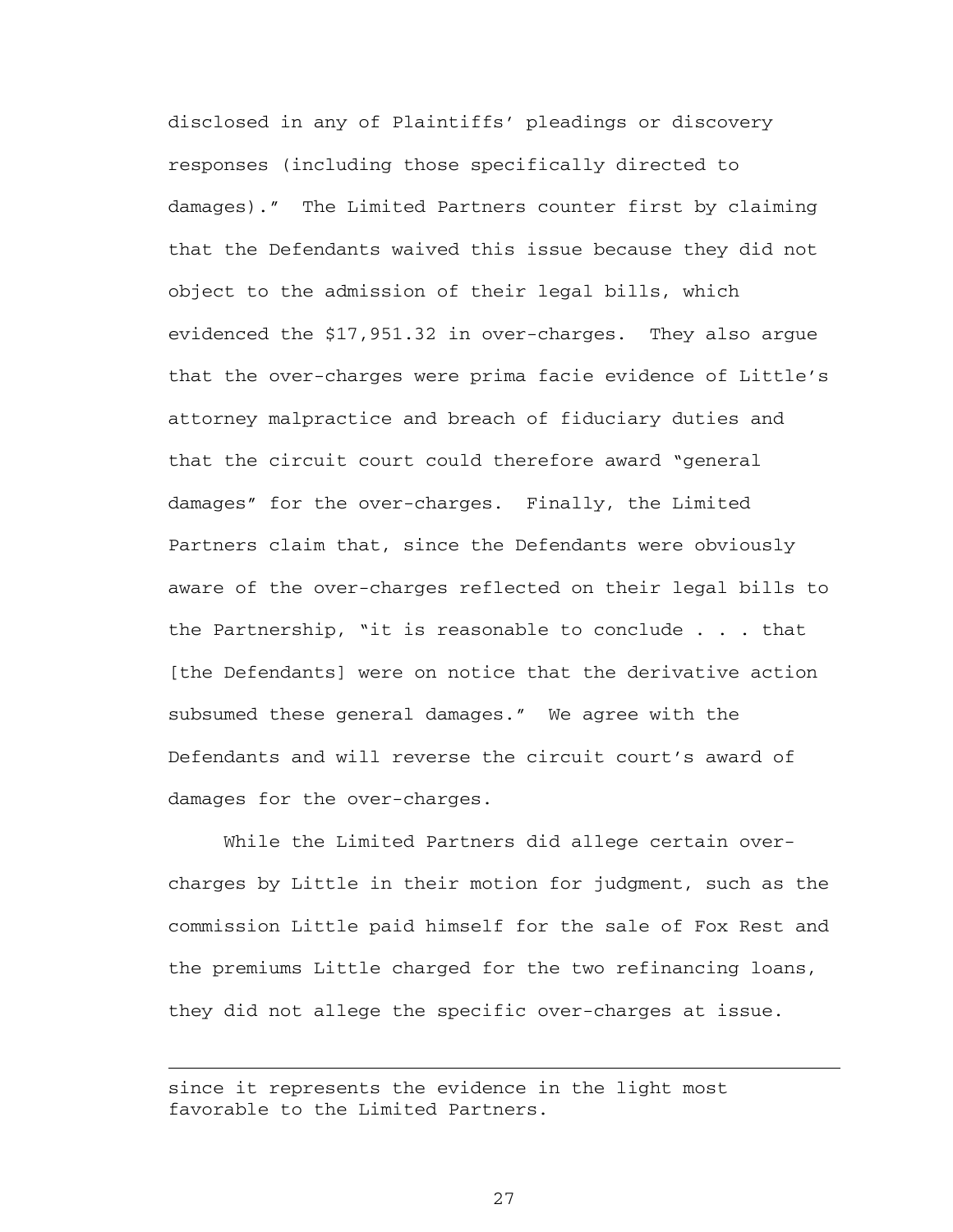The first mention of these alleged over-charges appears to be in the Limited Partners' proposed findings of fact and conclusions of law submitted to the circuit court several days before trial. In that pleading, the Limited Partners identified specific dates in Little's legal bills where the product derived by multiplying the hourly billing rate by the number of hours worked did not correspond to the total amount charged to the Partnership. Yet, the Limited Partners did not ask for damages to be awarded for these particular over-charges in their proposed award of damages.

The Limited Partners did, however, specifically mention the over-charges in opening statement: "[W]e will be asking for the fee miscalculations, the \$17,951 that are simple bad arithmetic errors on legal bills that nobody ever saw, but [Little] pulled the money out of the trust." In the Defendants' opening statement, they responded:

Now, Mr. Vick [counsel for the Limited Partners] seemed to raise some issue about collecting on those bills. Well, that's not in this case, and I don't know whether he's now making it a part of this case, but that's not part of this case. Never has been. It's not in their proposed findings of fact [or] conclusions of law, not in anything, so I don't know where he's coming from now.

 During the Limited Partners' case-in-chief, a number of Little's legal bills to the Partnership were admitted into evidence without objection. By performing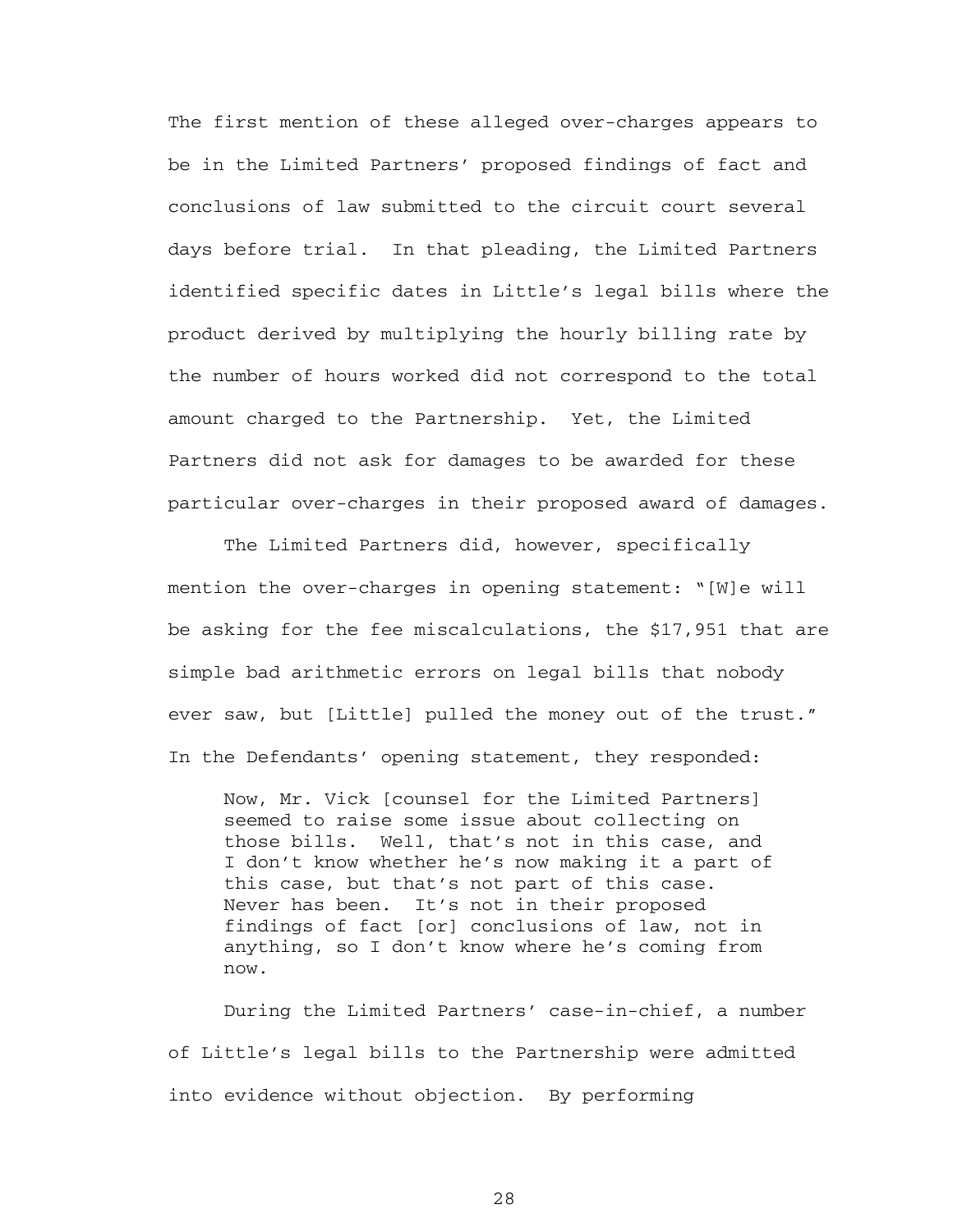mathematical calculations, it is evident that these bills reflect the over-charges at issue. However, once it became apparent to the Defendants that the Limited Partners were using these bills to claim damages for Little's overcharges, the Defendants objected, stating that the "fees that he's talked about . . . to Mr. Little . . . are not damages sought in this case." Moreover, at the close of the Limited Partners' case-in-chief, the Defendants moved to strike, among other things, the evidence of the overcharges stating: "[T]hat's not pled, and there really is no evidence on it; not a word about it in their damage interrogatory, nothing in their proposed findings of fact. And we don't think that should remain as part of the case." The circuit court overruled the motion to strike.

Subsequently, when the Limited Partners asked Little during cross-examination about the over-charges, the Defendants objected stating: "[T]here is no claim made for this. There is nothing in the motion for judgment. There is nothing [in] the complaint. There is nothing in their proposed findings. This is a claim that we are essentially hearing about for the first time now without really any opportunity to prepare for the defense." The Defendants further stated: "[W]e asked a discovery interrogatory – damage interrogatory: Tell us what your damages are. Not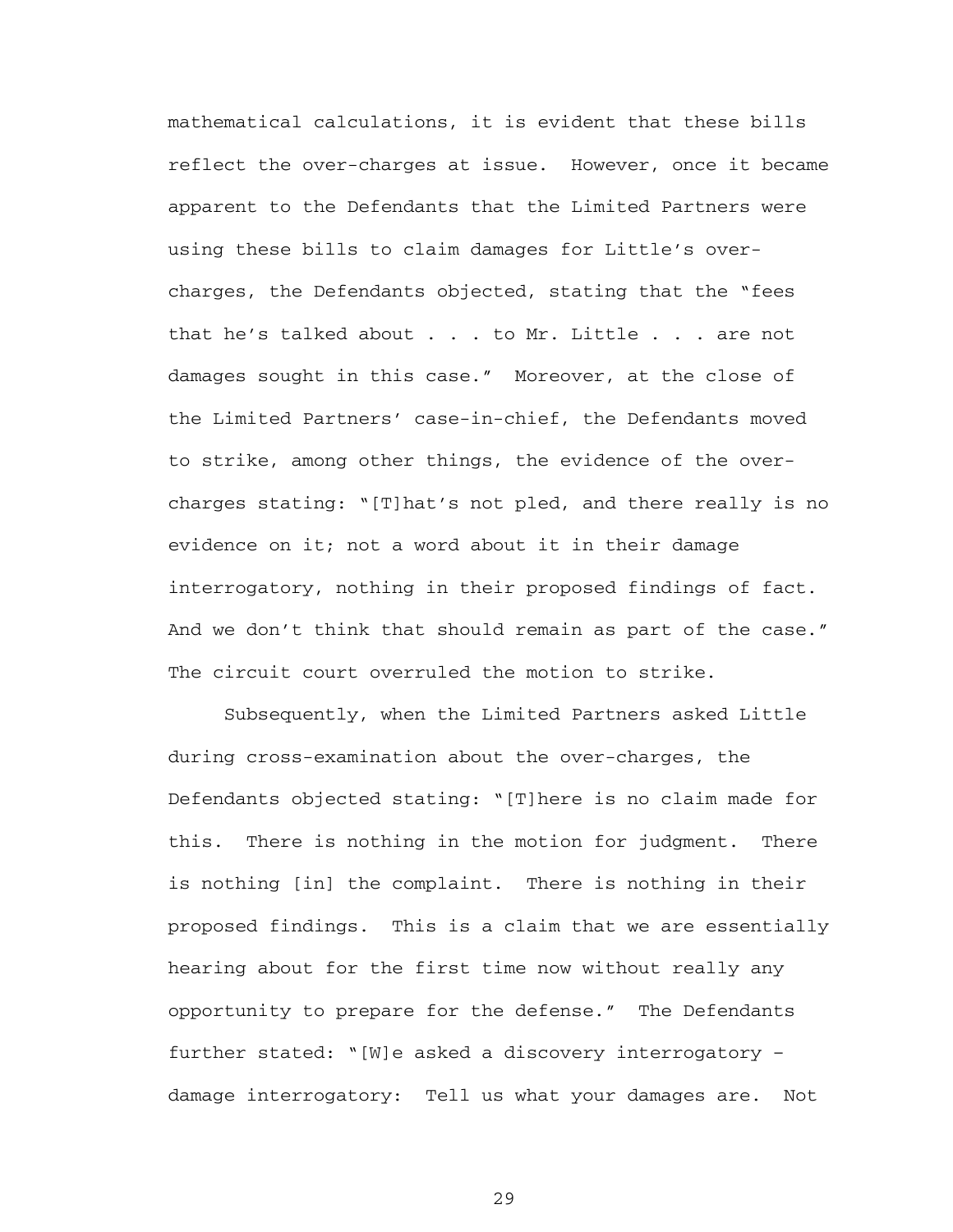a word about this." The circuit court overruled the objection.

 Based on the Defendants' arguments to the circuit court at various stages of the proceedings, we reject the Limited Partners' suggestion that the Defendants waived any objection to the damage claim for the over-charges. The circuit court clearly had several occasions to rule on the Defendants' objection. See Nusbaum, 273 Va. at 406, 641 S.E.2d at 505.

With regard to the merits of the Defendants' challenge to this award of damages, the Limited Partners, on brief, do not dispute the Defendants' assertion that the Limited Partners never identified over-charges in the amount of \$17,951.32 in response to discovery requests for each component of the Limited Partners' claimed damages. Instead, they attempt to justify their failure to disclose this category of damages until shortly before trial by arguing that the Defendants were on notice that the derivative action "subsumed these general damages" since the over-charges appeared on the Defendants' legal bills.

The Limited Partners' position defeats one of the purposes of discovery, "to disclose all relevant and material evidence before trial in order that the trial may be an effective method for arriving at the truth and not 'a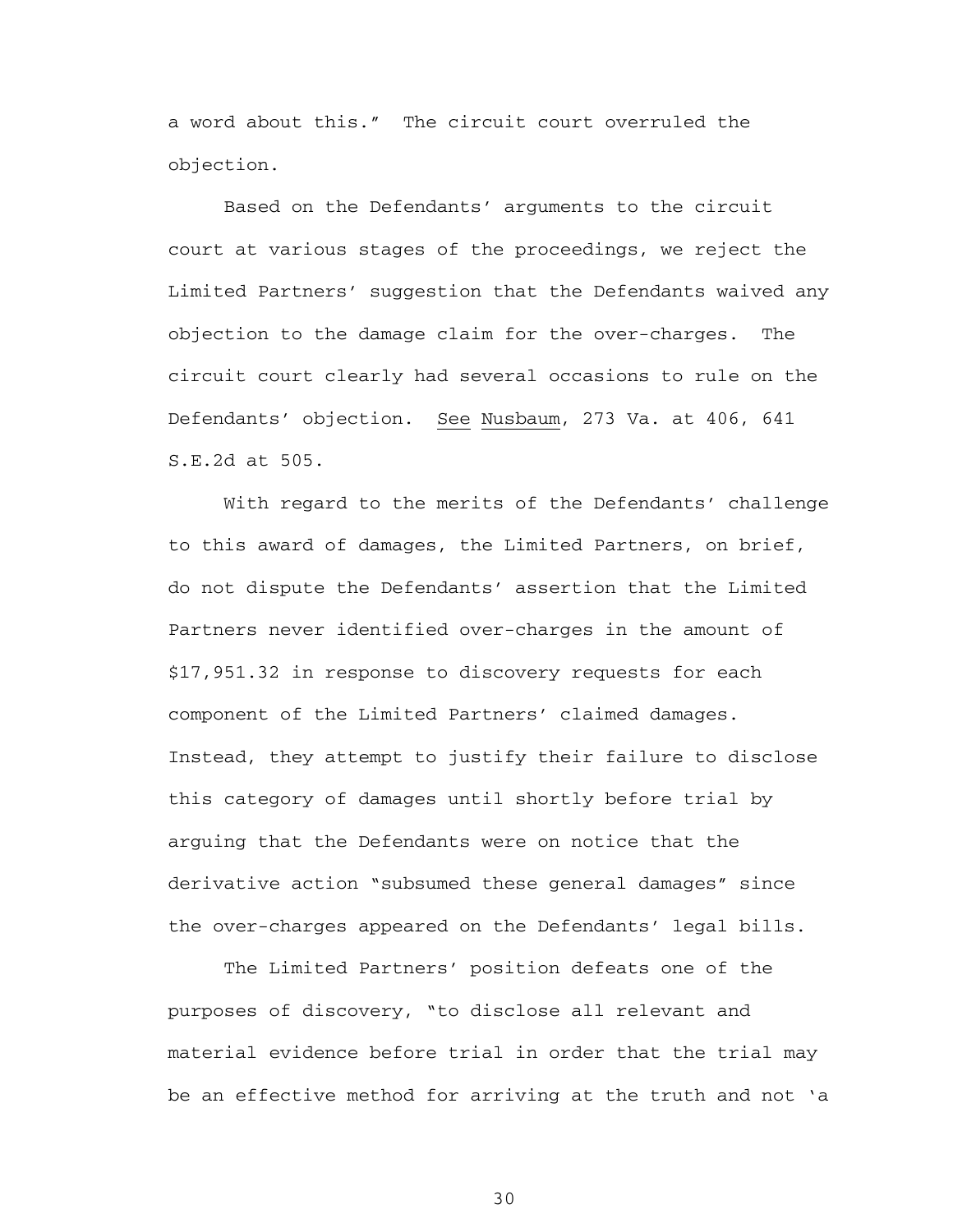battle of wits between counsel.'" Guilford Nat'l Bank of Greensboro v. Southern R. Co., 297 F.2d 921, 924 (4th Cir. 1962) (quoting Hickman v. Taylor, 329 U.S. 495, 516 (1947)); see also Sheek v. Asia Badger, Inc., 235 F.3d 687, 693 (1st Cir. 2000) (the purpose of discovery is to narrow the issues and eliminate surprise at trial); Emerson Elec. Co. v. Superior Court, 946 P.2d 841, 844 (Ca. 1997) ("One of the principal purposes of discovery was to do away 'with the sporting theory of litigation--namely, surprise at trial.' ") (quoting Greyhound Corp. v. Superior Court, 364 P.2d 266, 275 (Ca. 1961)). Moreover, in the face of the Defendants' repeated objections at trial to this particular claim because it was new and had not been disclosed in discovery, we conclude that the circuit court abused its discretion by awarding damages for Little's over-charges. We will therefore reverse that portion of the circuit court's judgment.

## D. Punitive Damages

The Defendants claim that the circuit court erred in awarding punitive damages on the basis that the evidence was insufficient as a matter of law to sustain such an award. The Defendants, however, did not move to strike the evidence on punitive damages or to set aside that portion of the circuit court's judgment. There is also no mention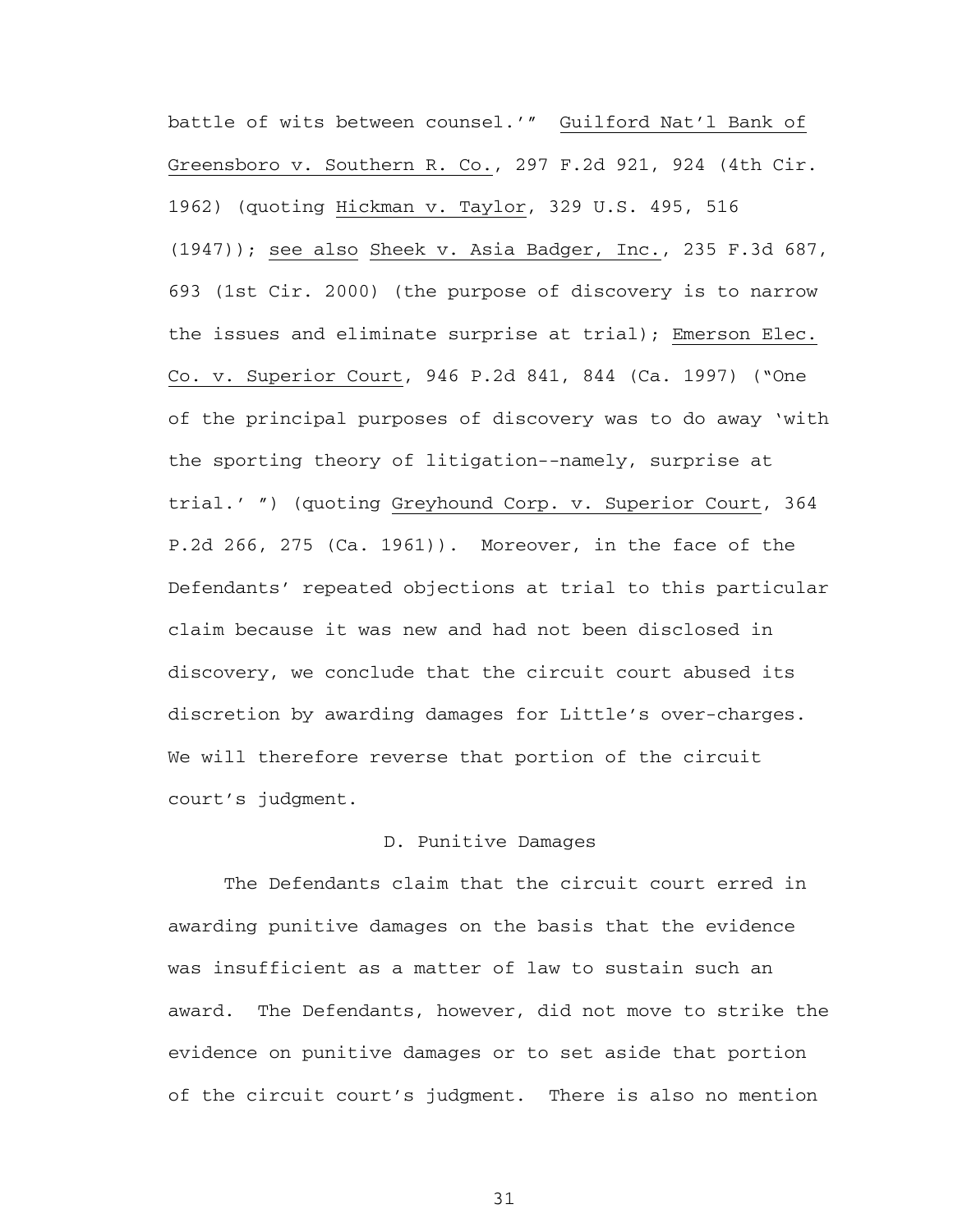of punitive damages in the Defendants' post-trial brief although the Limited Partners requested punitive damages in the amount of  $$350,000$  in their post-trial brief.<sup>12</sup> The only objection by the Defendants to the award of punitive damages is found in their exceptions noted on the circuit court's final order: "The award of punitive damages is based solely on wrongful billing practice and, as such, is without any factual or legal basis as the evidence does not support a finding of malicious, willful, or wanton conduct."

Generally, the appropriate way to test the sufficiency of evidence is by a motion to strike or by a motion to set aside a verdict. See Gabbard v. Knight, 202 Va. 40, 43, 116 S.E.2d 73, 75 (1960) ("While a motion to strike is an appropriate way of testing the sufficiency of relevant evidence to sustain an adverse verdict, it is not the only way. It has long been the practice in this jurisdiction to test the sufficiency of such evidence by a motion to set aside the verdict."); see also Fortune v. Commonwealth, 14 Va. App. 225, 227, 416 S.E.2d 25, 27 (1992) ("In a trial without a jury, . . . where sufficiency of the evidence is challenged in defense counsel's closing argument it may

 <sup>12</sup> Both parties submitted post-trial briefs in lieu of closing arguments.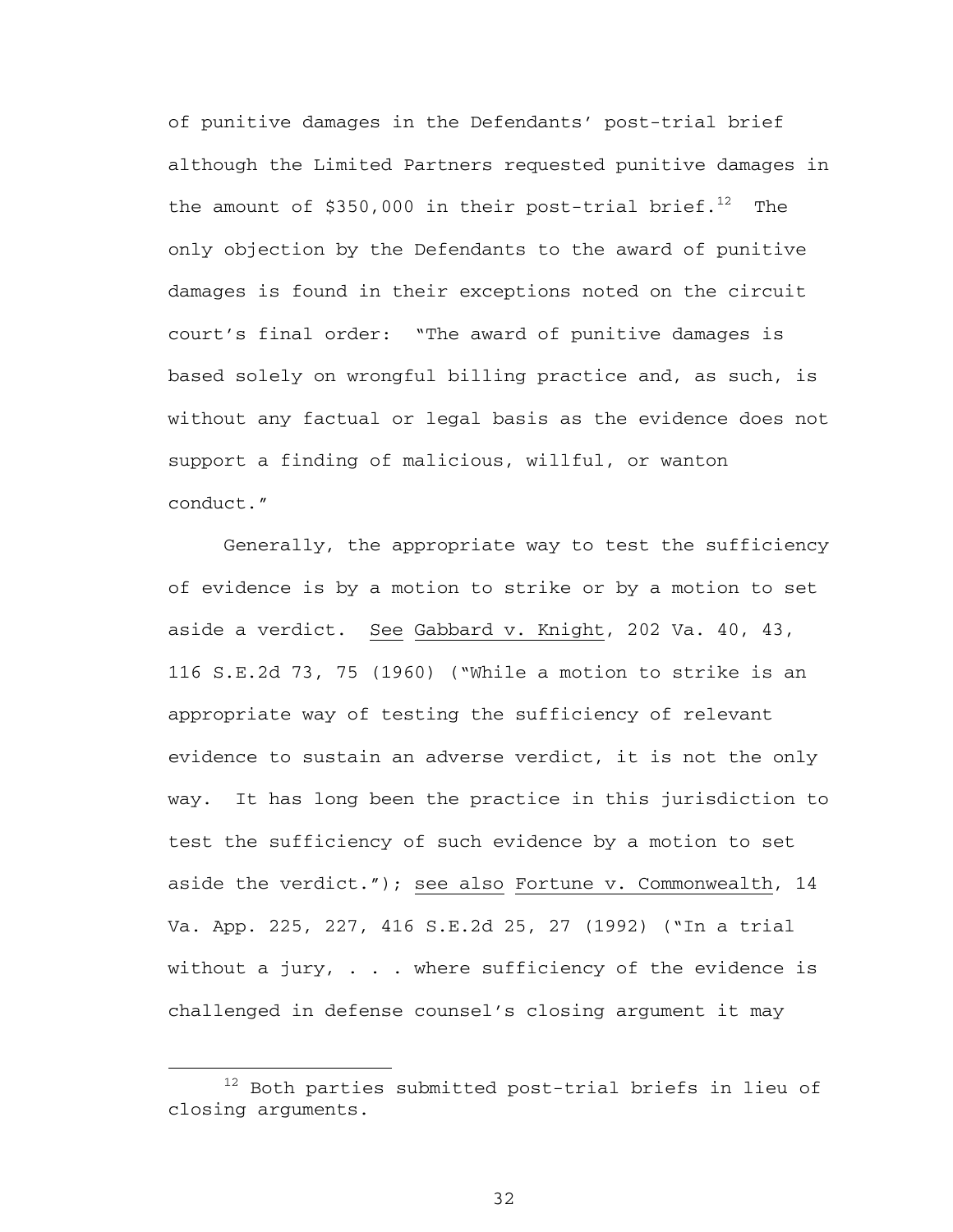properly be preserved for appeal."). In this case, the Defendants' did neither. They also did not oppose an award of punitive damages in their post-trial brief, nor did they ask the circuit court to reconsider its award of punitive damages. Moreover, the Defendants' bare exception noted on the final order failed to present to the circuit court their argument opposing the award of punitive damages that they now raise on appeal. Accordingly, we conclude that the Defendants did not properly preserve this issue for appeal. See Rule 5:25. The circuit court never had the opportunity to rule on the Defendants' challenge to the sufficiency of the evidence to sustain an award of punitive damages. See Nusbaum, 273 Va. at 402-03, 641 S.E.2d at 503.

Notwithstanding our holding, we will remand the award of punitive damages to the circuit court for reconsideration of the amount of the award in light of our reversal of some of the compensatory damage awards. The circuit court awarded punitive damages for Little's "wrongful billing" practices, and we are setting aside two of the components of that wrongful billing, the wrongfully withheld funds and the over-charges. See Gazette, Inc. v. Harris, 229 Va. 1, 51, 325 S.E.2d 713, 747 (1985) ("The amount of punitive damages awarded should bear some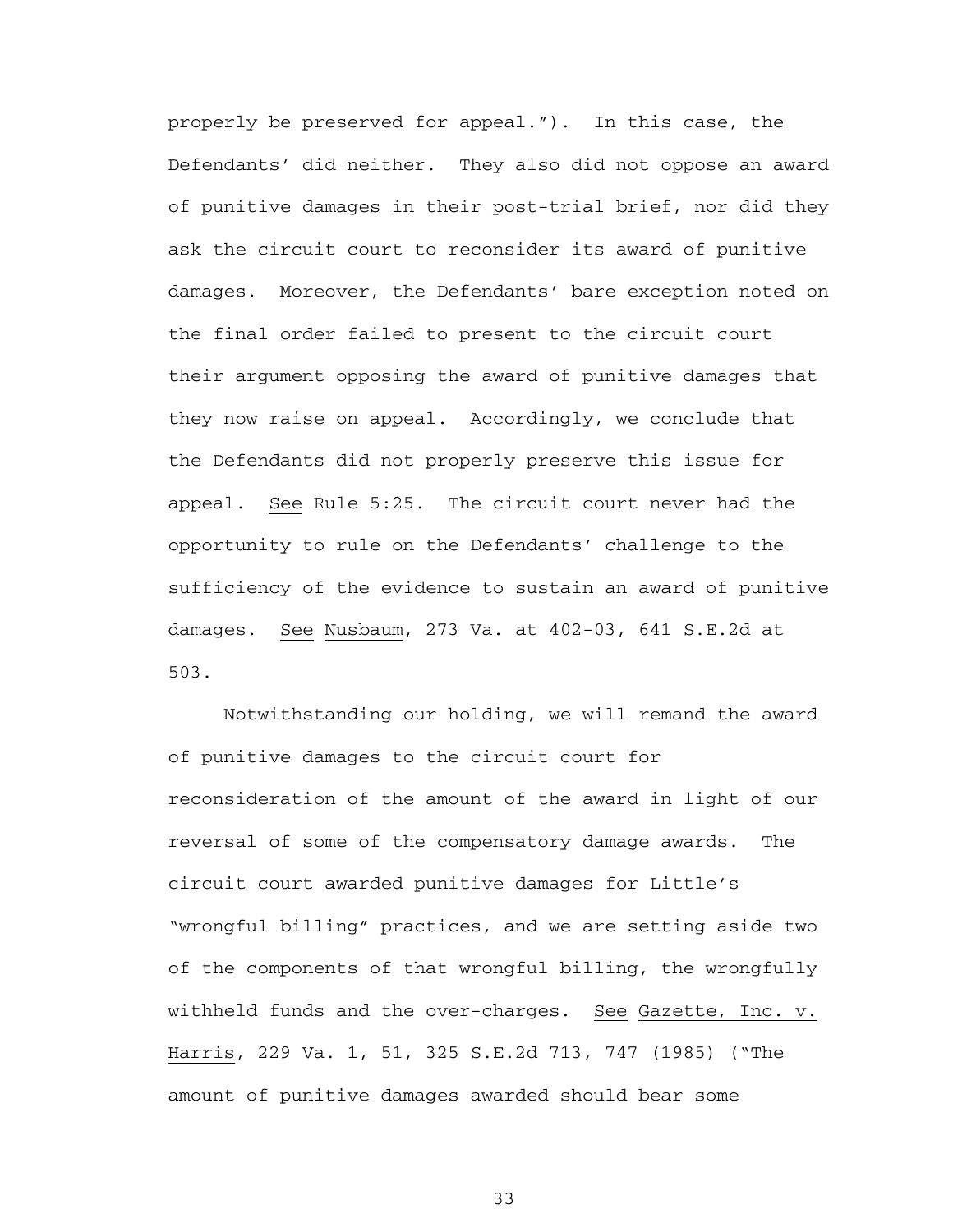reasonable relationship to the actual damages sustained and to the measure of punishment required."); Stubbs v. Cowden, 179 Va. 190, 201, 18 S.E.2d 275, 280 (1942) ("[Punitive] damages awarded should bear some reasonable proportion to the real damages sustained and to the measure of punishment required."); see also Baldwin v. McConnell, 273 Va. 650, 657-59, 643 S.E.2d 703, 706-07 (2007).

#### E. Attorney's Fees

The Defendants claim that "the trial court erred by awarding Attorneys' Fees in addition to the other damages awarded, rather than award fees to the derivative suit [Limited Partners] from the 'common fund' recovered for the Partnership." We agree.

The relevant code section allowing an award of attorneys' fees and costs in a successful derivative suit filed on behalf of a limited partnership states:

If a derivative action is successful, in whole or in part, or if anything is received by the plaintiff as a result of a judgment, compromise or settlement of an action or claim, except as hereinafter provided, the court may award the plaintiff reasonable expenses, including reasonable attorney's fees, and shall direct him to remit to the limited partnership the remainder of those proceeds received by him. On termination of the derivative action, the court may require the plaintiff to pay any defendant's reasonable expenses, including reasonable attorney's fees, incurred in defending the action if it finds that the action was commenced without reasonable cause or the plaintiff did not fairly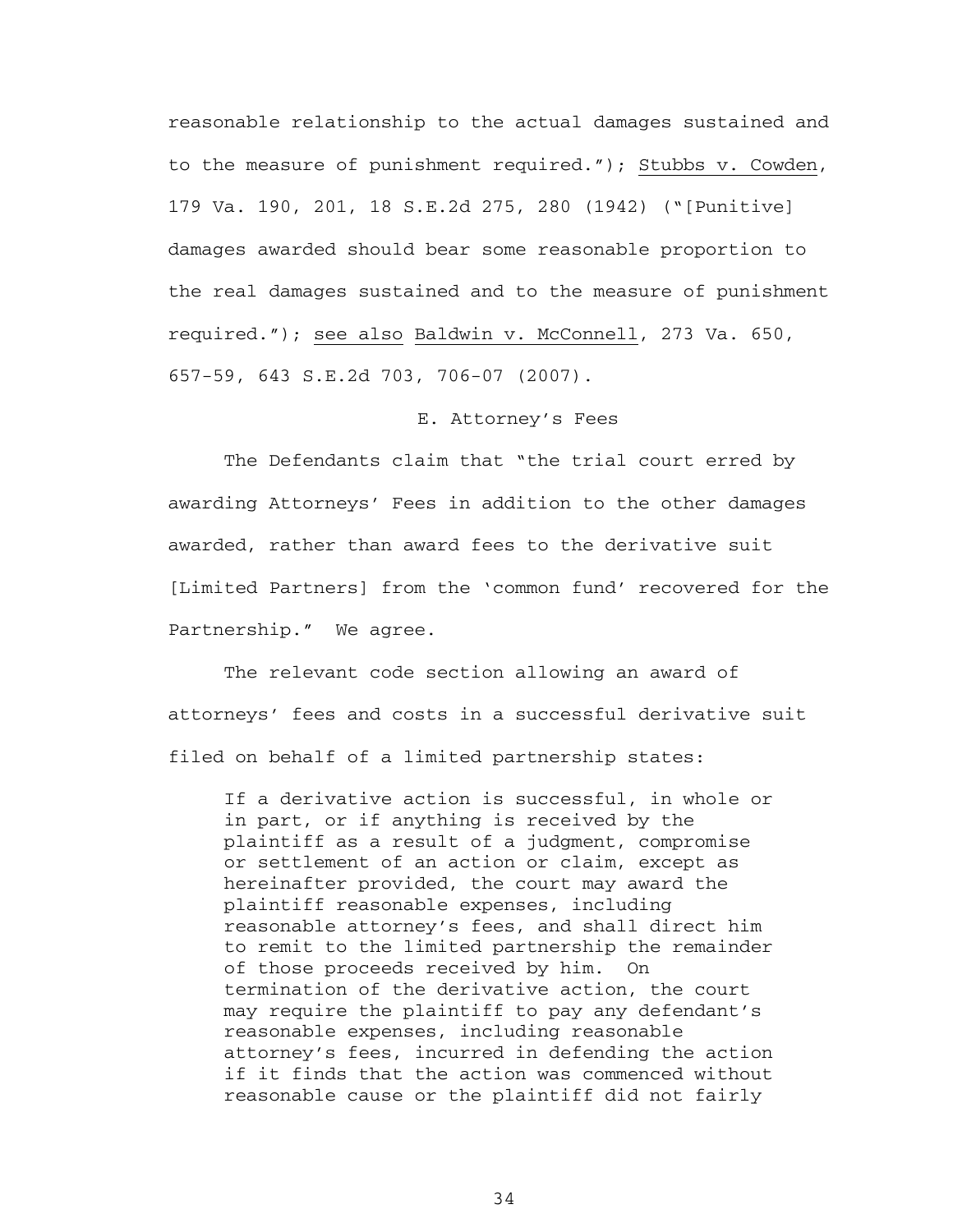and adequately represent the interests of the limited partners and the partnership in enforcing the right of the partnership.

Code § 50-73.65.

The Defendants' challenge to the award of attorneys' fees raises an issue of statutory interpretation. "Interpretation of a statute is a pure question of law subject to de novo review by this Court." Virginia Polytechnic Inst. & State Univ. v. Interactive Return Serv., Inc., 271 Va. 304, 309, 626 S.E.2d 436, 438 (2006) (citing Ainslie v. Inman, 265 Va. 347, 352, 577 S.E.2d 246, 248 (2003)). We find this statute to be clear and unambiguous. We must, therefore, give the statute its plain meaning. See HCA Health Servs. of Va., Inc. v. Levin, 260 Va. 215, 220, 530 S.E.2d 417, 419-20 (2000).

 The operative language of Code § 50-73.65 is found in the first sentence directing a successful plaintiff who has received an award of reasonable attorneys' fees and expenses "to remit to the limited partnership the remainder of those proceeds received by him." Code § 50-73.65. The General Assembly's use of the word "remainder" indicates its intent for the award of reasonable attorneys' fees and expenses to be subtracted from the total amount "received by the plaintiff as a result of a judgment, compromise or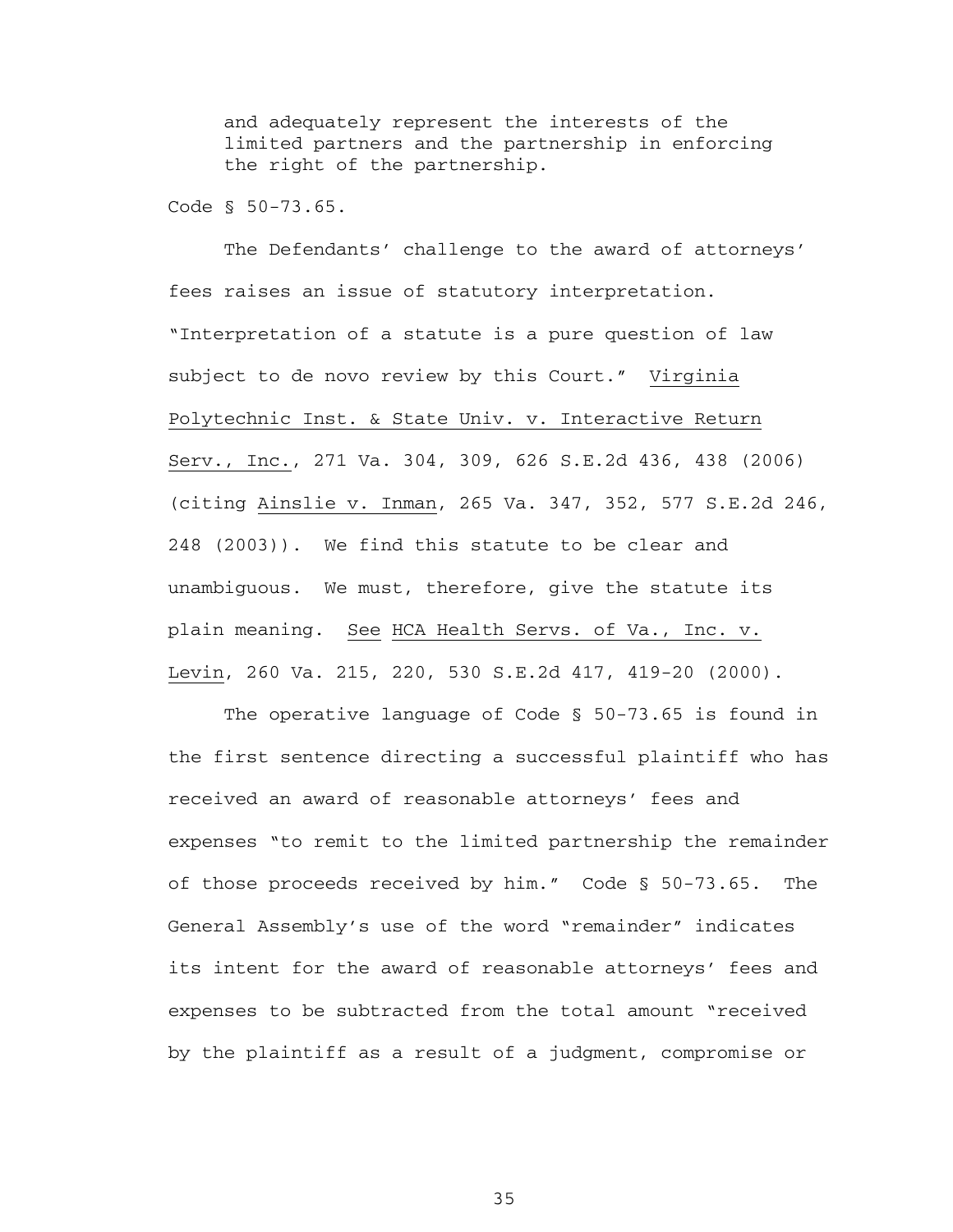settlement of an action or claim," with the "remainder" being remitted to the limited partnership. Id.

 Our view of the statute is consistent with what is known as the "common fund" exception to the "American Rule" prohibiting the shifting of attorneys' fees to the losing party. See Chambers v. NASCO, Inc., 501 U.S. 32, 45 (1991) (discussing the "common fund exception" as based on a court's "historic equity jurisdiction . . . [that] allows a court to award attorney's fees to a party whose litigation efforts directly benefit others"). "[Whoever] recovers a common fund for the benefit of persons other than himself . . . is entitled to a reasonable attorney's fee from the fund as a whole." Boeing Co. v. Van Gemert, 444 U.S. 472, 478 (1980); see also Mardel Sec., Inc. v. Alexandria Gazette Corp., 278 F. Supp. 1010, 1017-18 (E.D. Va. 1967) ("[A]ttorneys' fees constitute an incident to the claim [in a stockholder's derivative action] and are payable out of the fund recovered.").

 Thus, we conclude that the circuit court erred by awarding reasonable attorneys' fees and expenses in addition to the other damages awarded to the Partnership. Instead, in accordance with the requirements of Code § 50- 73.65, the award of attorneys' fees and expenses must be paid from the "common fund" received by the Limited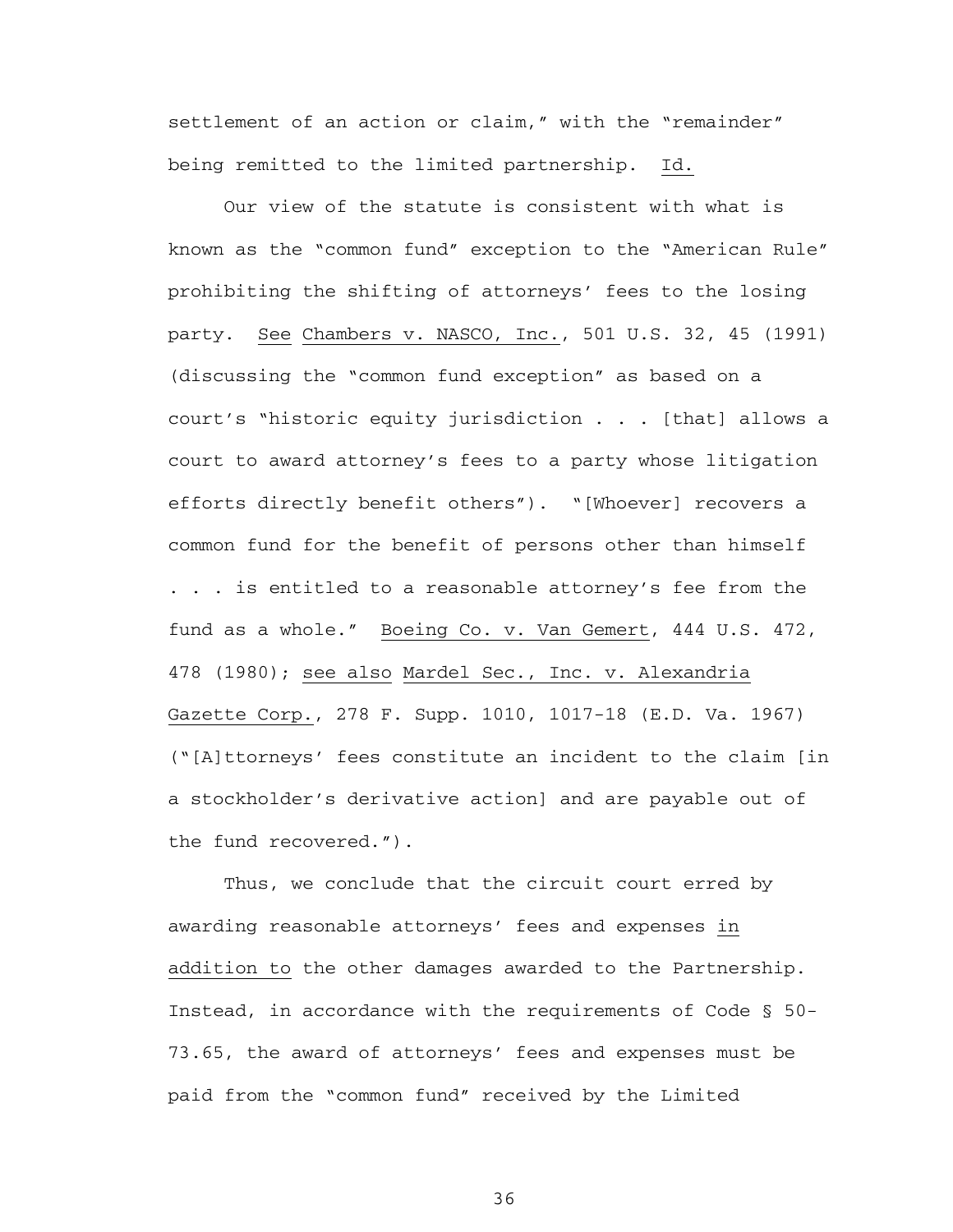Partners on behalf of the Partnership and the remainder remitted to the Partnership. We are not persuaded otherwise by the Limited Partners' reliance on the second sentence of the statute allowing an award of attorneys' fees to a defendant if the "action was commenced without reasonable cause or the plaintiff did not fairly and adequately represent the interests of the limited partners and the partnership in enforcing the right of the partnership." Id. Obviously, in the latter situation, there would not be a "common fund" from which to deduct the award of attorneys' fees to a defendant. That fact does not negate the clear intent of the General Assembly as expressed in the first sentence of the statute.

#### F. Cross-Error

 At trial, the Limited Partners presented expert testimony establishing the fair market value of Fox Rest on the closing date of the sale, January 30, 2003, and on a date shortly before trial, June 30, 2005, to be \$11,400,000 and \$12,300,000, respectively. The circuit court, however, refused to award additional damages to the Limited Partners based on either of these valuations. Although the circuit court concluded that Little committed legal malpractice and breached his fiduciary duties by entering into a contract to sell Fox Rest only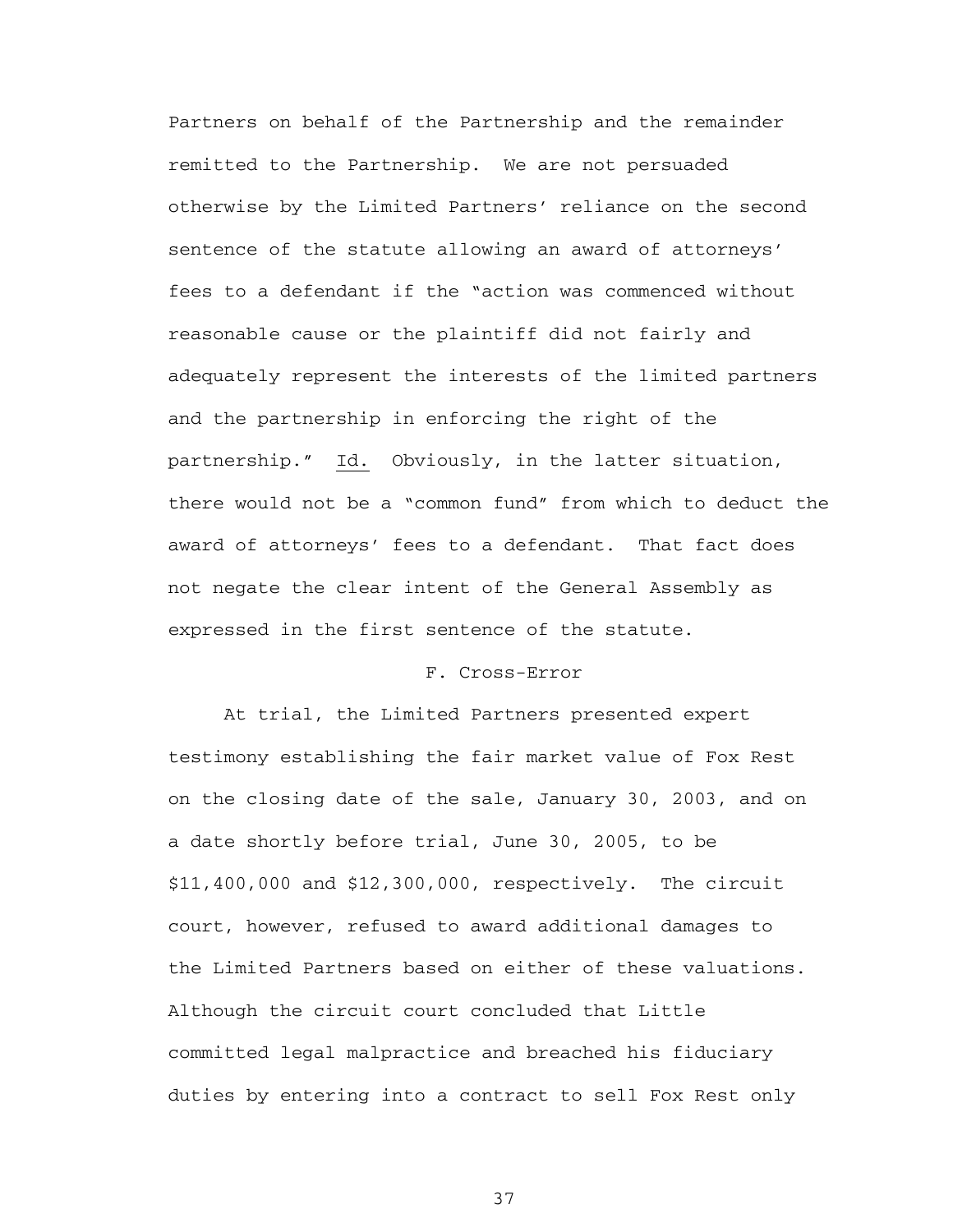34 days after deciding to sell the property "in the face of a challenge to his authority" and by marketing the property to only two potential buyers, it nevertheless found that "the damages relating to the hurried aspect of the sale of Fox Rest are too speculative." In its letter opinion, the court stated:

The [c]ourt cannot award damages relating to the value of Fox Rest at the time of the hurried sale because the [c]ourt cannot determine the amount of damages. . . . The [c]ourt finds that the [Limited Partners] had the burden of proving what the property was worth as of the date the contract of sale was entered into. The [Limited Partners] did not meet their burden; therefore, damages pertaining to the value of Fox Rest at the date of sale are too speculative to award.

The Limited Partners assign cross-error "to the circuit court's refusal to award an additional \$2,050,000 in damages . . . resulting from the sale of Fox Rest . . . given that these damages were non-speculative and were actually incurred by the . . . Partnership." Alternatively, if this Court does not grant relief on the first assignment of cross-error, the Limited Partners, in their second assignment of cross-error, assert that "the circuit court should have at least awarded the difference between the appraised market value and sale price on the date of sale, which defendants argued below is a proper measure of sale-related damages."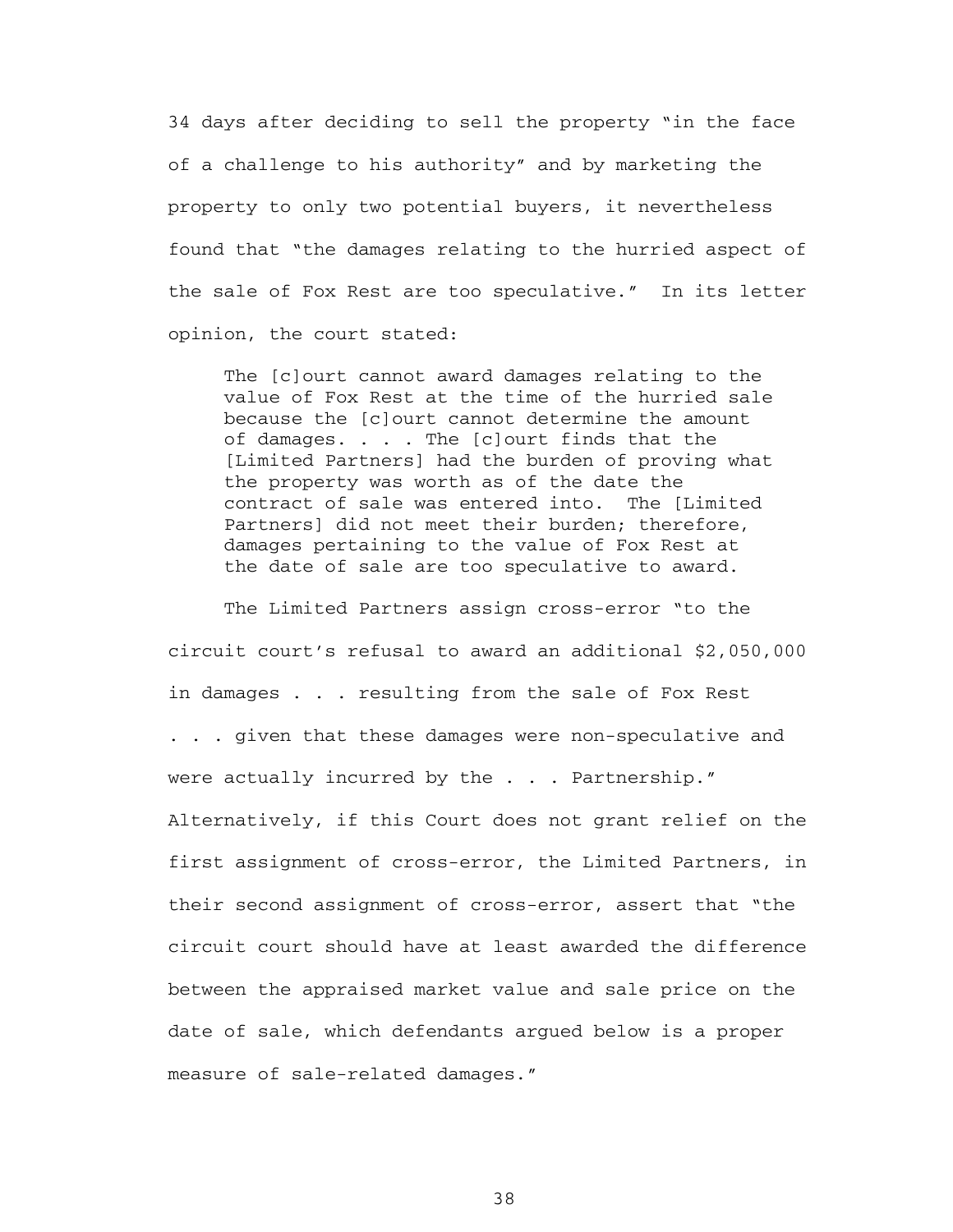Although the Limited Partners challenge the circuit court's conclusion that their proof of damages was too speculative, their assignments of cross-error do not contest the circuit court's holding that "the [Limited Partners] had the burden of proving what the property was worth as of the date the contract of sale was entered into." Thus, that holding is the law of the case, see Landmark Communications, Inc. v. Macione, 230 Va. 137, 140, 334 S.E.2d 587, 589 (1985), and means that Little's breach of the standard of care as an attorney and of fiduciary duties occurred when he executed the contract to sell Fox Rest.

"[G]enerally the measure of [plaintiff's] damages is the difference between the contract price and the [saleable] or market value of the property at the time of the breach." Definite Contract Bldg. & Loan Ass'n v. Tumin, 158 Va. 771, 784, 164 S.E. 562, 566 (1932); see also Barr v. MacGlothlin, 176 Va. 474, 482, 11 S.E.2d 617, 620 (1940) ("The general rule is that where there is a breach by the vendee of an executory agreement to purchase land and a subsequent resale, either public or private, by the vendor, the measure of damages ordinarily is the difference between the contract price and the saleable or market value at the time of the breach.")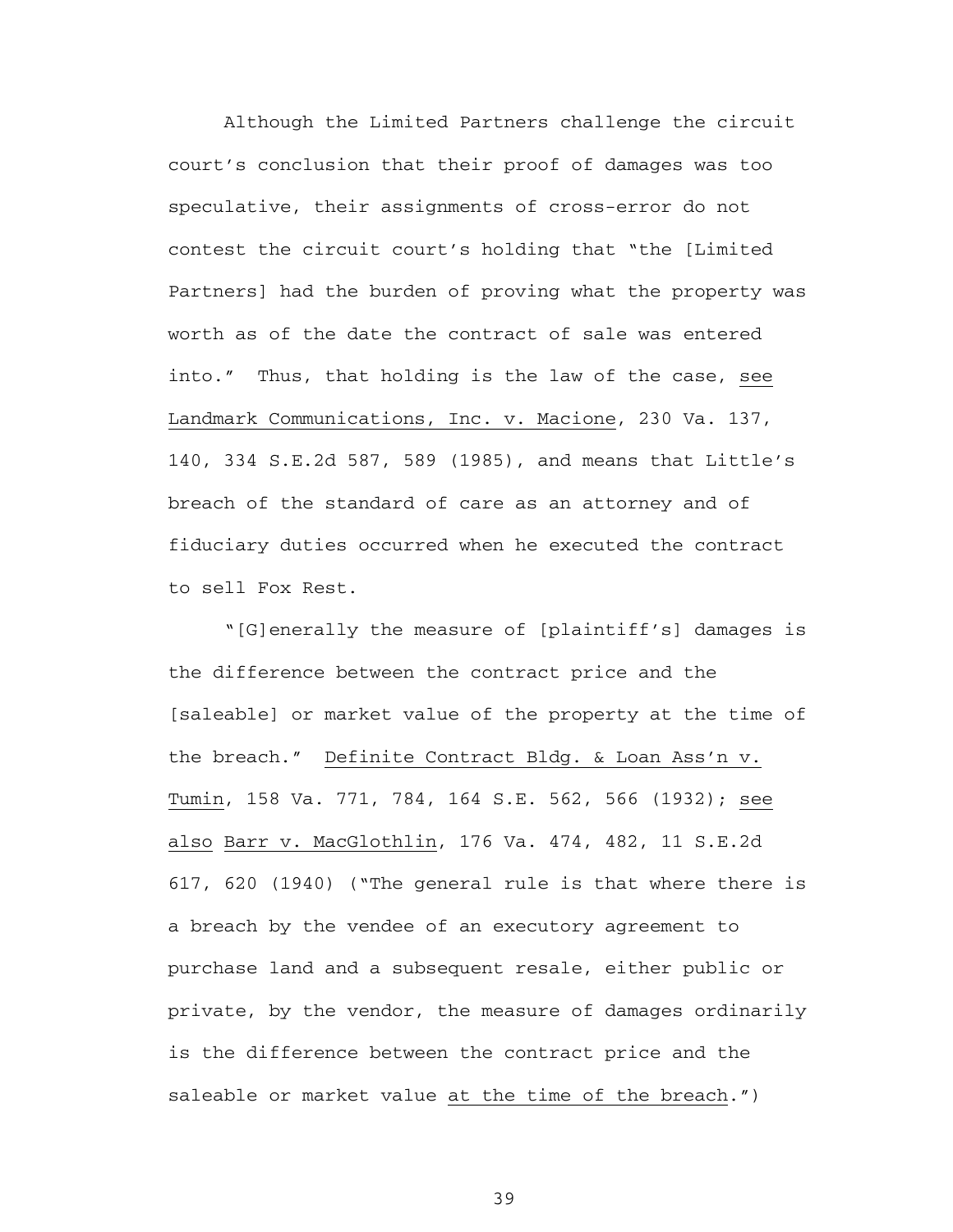(emphasis added); Webster v. Di Trapano, 494 N.Y.S.2d 550, 551 (N.Y. App. Div. 1985) ("[T]he proper measure of damages is the difference between the contract price and the market value of the real property at the time of breach."); First Methodist Episcopal Church of Strong City v. North, 140 P. 888, 889 (Kan. 1914) (finding the measure of damages for the sale of property to be "the difference between the contract price and the [saleable] or market value at the time of the breach"). The Limited Partners offered no proof to establish that the fair market value of Fox Rest on the date of breach, October 16, 2002, when Little entered into a contract to sell Fox Rest for \$10,250,000, exceeded the contract price. The fair market value of Fox Rest on either January 30, 2003 or June 30, 2005 was irrelevant and did not establish any damages on the date of breach. Therefore, we conclude that the circuit court's judgment refusing to award damages for the hurried sale of Fox Rest based on either of the Limited Partners' valuations was not plainly wrong or without evidence to support it.<sup>13</sup>

<sup>&</sup>lt;sup>13</sup> The Limited Partners also argue that the value of Fox Rest would have continued to appreciate if the sale had not occurred and that they were therefore entitled to damages based on the June 30, 2005 fair market value. That argument presumes that the circuit court found that the fact of the sale constituted legal malpractice and a breach